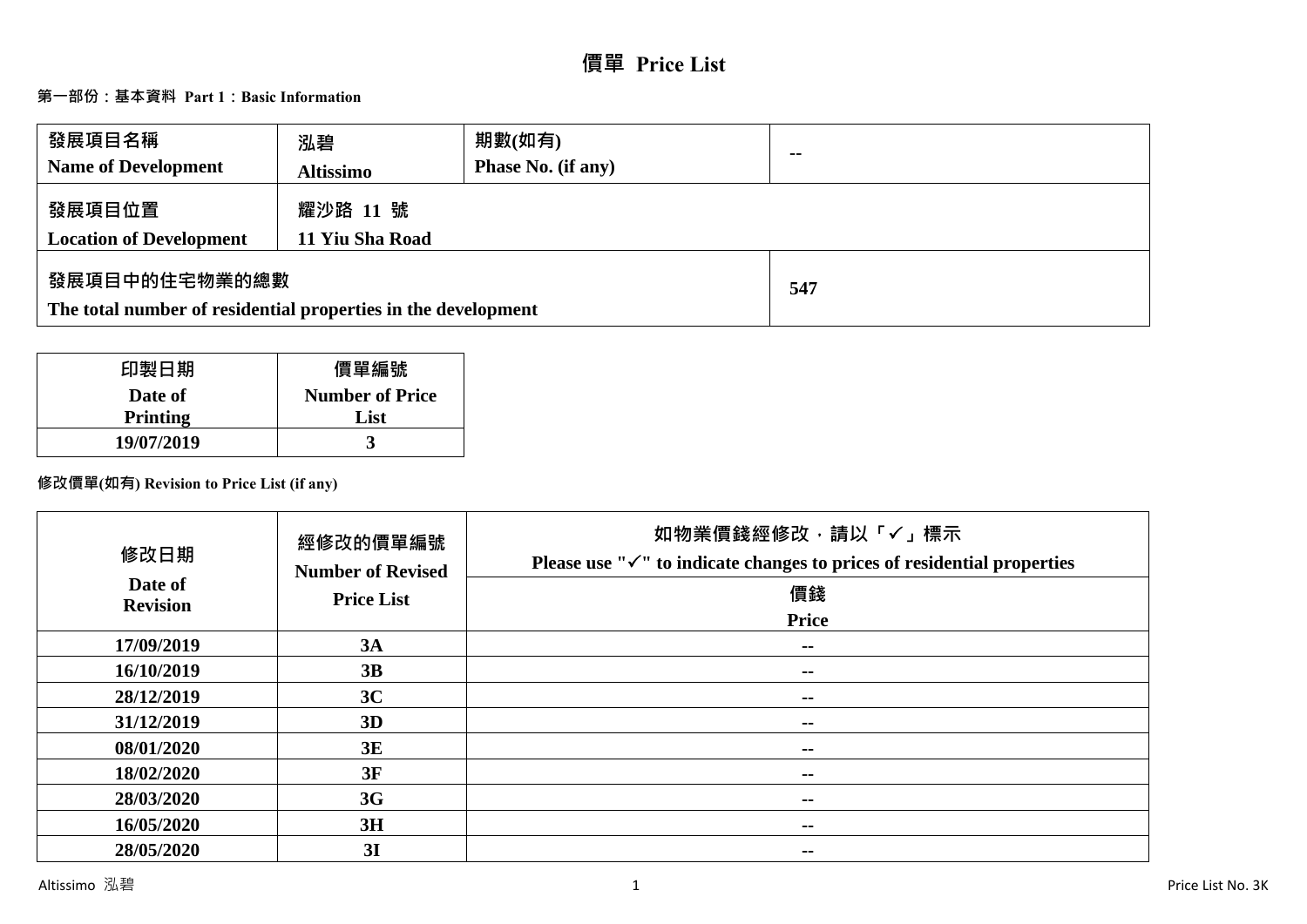| '/ቤ.         | $\sim$ $\sim$<br>ື  | $- -$ |
|--------------|---------------------|-------|
| $\mathbf{a}$ | $\sim$ $\sim$<br>JЛ | --    |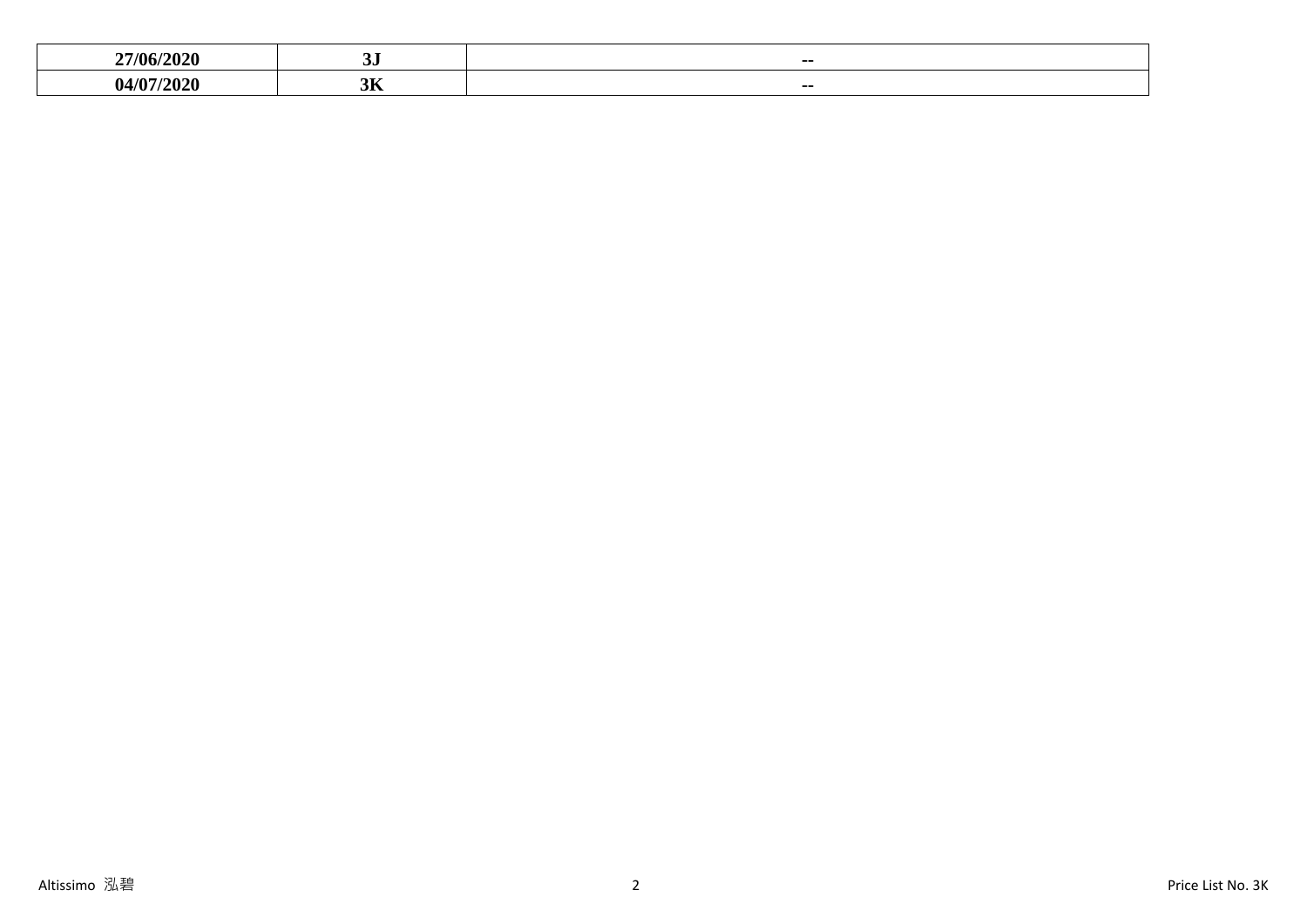# 第二部份:面積及售價資料 Part 2: Information on Area and Price

| Description of Residential | 物業的描述<br>Property |             | 實用面積<br>(包括露台,工作平台及陽台 如有)<br>平方米(平方呎)                                                                 | 售價(元)        | 實用面積<br>每平方米/呎售價<br>元·每平方米                                                     |                                            |                     |    | 其他指明項目的面積(不計算入實用面積)      | 平方米(平方呎)<br>sq. metre (sq. ft.) |                         |            | Area of other specified items (Not included in the Saleable Area) |               |            |
|----------------------------|-------------------|-------------|-------------------------------------------------------------------------------------------------------|--------------|--------------------------------------------------------------------------------|--------------------------------------------|---------------------|----|--------------------------|---------------------------------|-------------------------|------------|-------------------------------------------------------------------|---------------|------------|
| 大廈名稱<br>Block<br>Name      | 樓層<br>Floor       | 單位<br>Unit  | Saleable Area<br>(including balcony, utility platform and<br>verandah, if any)<br>sq. metre (sq. ft.) | Price $(\$)$ | (元·每平方呎)<br>Unit Rate of Saleable Area<br>\$ per sq. metre<br>$$$ per sq. ft.) | 空調機房<br>Air-<br>Conditioning<br>plant room | 窗台<br>Bay<br>window | 閣樓 | 平台<br>Cockloft Flat roof | 花園<br>Garden                    | 停車位<br>Parking<br>space | 天台<br>Roof | 梯屋<br>Stairhood                                                   | 前庭<br>Terrace | 庭院<br>Yard |
| T <sub>1</sub>             |                   | $\mathsf C$ | 44.154 (475)<br>露台 Balcony: 2.000 (22);<br>工作平台 Utility Platform: 1.500 (16)                          | 8,796,000    | 199,212 (18,518)                                                               |                                            |                     |    |                          |                                 |                         |            |                                                                   |               |            |
| T <sub>1</sub>             |                   | $\mathbf F$ | 80.725 (869)<br>露台 Balcony: 2.825 (30);<br>工作平台 Utility Platform: 1.500 (16)                          | 15,797,000   | 195,689 (18,178)                                                               |                                            |                     |    |                          |                                 |                         |            |                                                                   |               |            |
| T <sub>1</sub>             |                   | H           | 81.029 (872)<br>露台 Balcony: 2.907 (31);<br>工作平台 Utility Platform: 1.500 (16)                          | 16,215,000   | 200,114 (18,595)                                                               |                                            |                     |    |                          |                                 |                         |            |                                                                   |               |            |
| T1                         | 2                 | $\mathbf C$ | 44.154 (475)<br>露台 Balcony: 2.000 (22);<br>工作平台 Utility Platform: 1.500 (16)                          | 8,814,000    | 199,620 (18,556)                                                               |                                            |                     |    |                          |                                 |                         |            |                                                                   |               |            |
| T1                         | 2                 | $\mathbf F$ | 80.725 (869)<br>露台 Balcony: 2.825 (30);<br>工作平台 Utility Platform: 1.500 (16)                          | 15,828,000   | 196,073 (18,214)                                                               |                                            |                     |    |                          |                                 |                         |            |                                                                   |               |            |
| T1                         | $\overline{2}$    | H           | 81.029 (872)<br>露台 Balcony: 2.907 (31);<br>工作平台 Utility Platform: 1.500 (16)                          | 16,248,000   | 200,521 (18,633)                                                               |                                            |                     |    |                          |                                 |                         |            |                                                                   |               |            |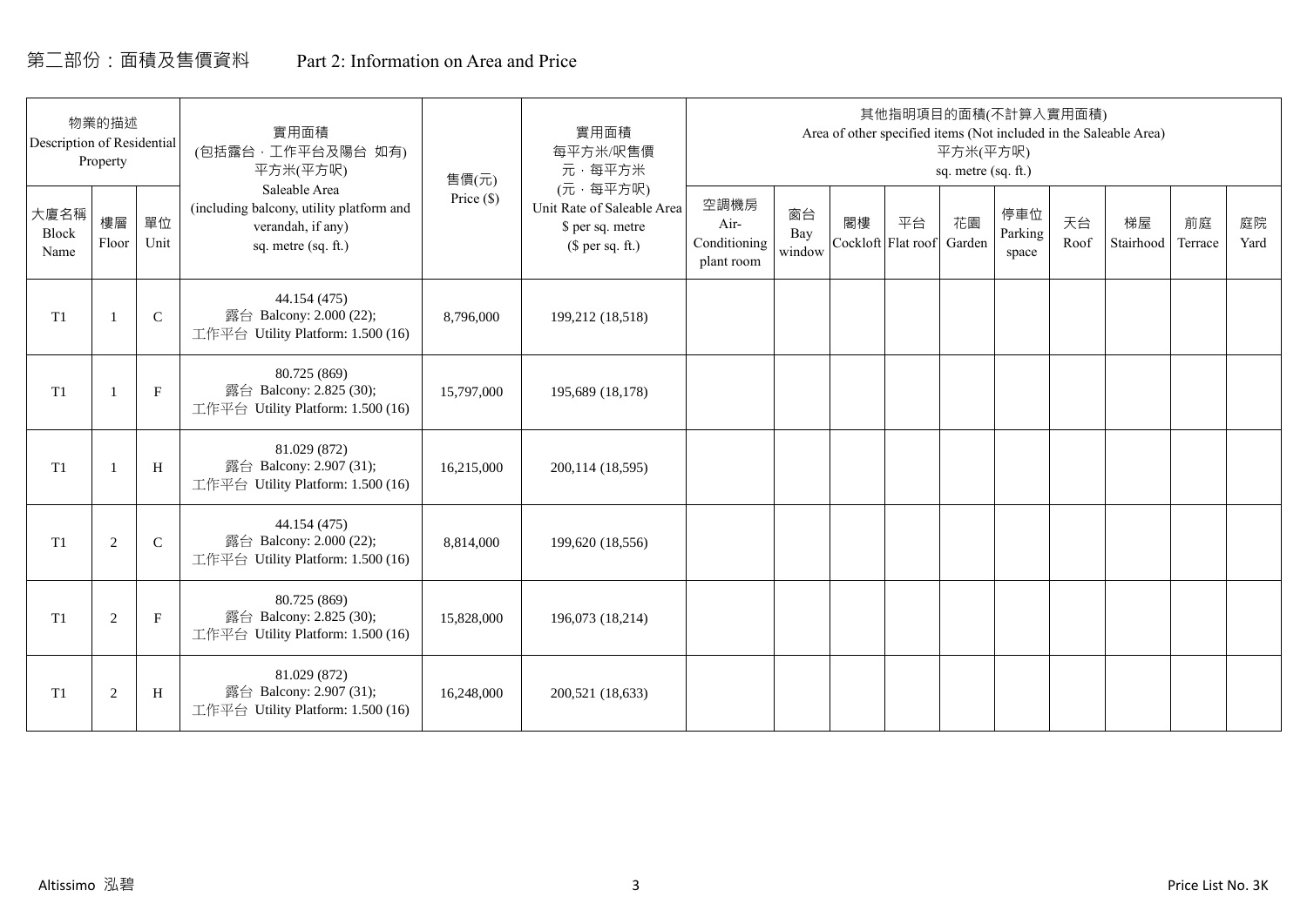| Description of Residential | 物業的描述<br>Property |              | 實用面積<br>(包括露台,工作平台及陽台 如有)<br>平方米(平方呎)                                                                 | 售價(元)      | 實用面積<br>每平方米/呎售價<br>元·每平方米                                                     |                                            |                     |                          |    | 平方米(平方呎)<br>sq. metre (sq. ft.) | 其他指明項目的面積(不計算入實用面積)     |            | Area of other specified items (Not included in the Saleable Area) |               |            |
|----------------------------|-------------------|--------------|-------------------------------------------------------------------------------------------------------|------------|--------------------------------------------------------------------------------|--------------------------------------------|---------------------|--------------------------|----|---------------------------------|-------------------------|------------|-------------------------------------------------------------------|---------------|------------|
| 大廈名稱<br>Block<br>Name      | 樓層<br>Floor       | 單位<br>Unit   | Saleable Area<br>(including balcony, utility platform and<br>verandah, if any)<br>sq. metre (sq. ft.) | Price (\$) | (元·每平方呎)<br>Unit Rate of Saleable Area<br>\$ per sq. metre<br>$$$ per sq. ft.) | 空調機房<br>Air-<br>Conditioning<br>plant room | 窗台<br>Bay<br>window | 閣樓<br>Cockloft Flat roof | 平台 | 花園<br>Garden                    | 停車位<br>Parking<br>space | 天台<br>Roof | 梯屋<br>Stairhood                                                   | 前庭<br>Terrace | 庭院<br>Yard |
| T <sub>1</sub>             | 3                 | $\mathsf{C}$ | 44.154 (475)<br>露台 Balcony: 2.000 (22);<br>工作平台 Utility Platform: 1.500 (16)                          | 8,830,000  | 199,982 (18,589)                                                               |                                            |                     |                          |    |                                 |                         |            |                                                                   |               |            |
| T <sub>1</sub>             | 3                 | $_{\rm F}$   | 80.725 (869)<br>露台 Balcony: 2.825 (30);<br>工作平台 Utility Platform: 1.500 (16)                          | 15,860,000 | 196,469 (18,251)                                                               |                                            |                     |                          |    |                                 |                         |            |                                                                   |               |            |
| T1                         | 3                 | H            | 81.029 (872)<br>露台 Balcony: 2.907 (31);<br>工作平台 Utility Platform: 1.500 (16)                          | 16,280,000 | 200,916 (18,670)                                                               |                                            |                     |                          |    |                                 |                         |            |                                                                   |               |            |
| T1                         | 5                 | $\mathsf{C}$ | 44.154 (475)<br>露台 Balcony: 2.000 (22);<br>工作平台 Utility Platform: 1.500 (16)                          | 8,848,000  | 200,390 (18,627)                                                               |                                            |                     |                          |    |                                 |                         |            |                                                                   |               |            |
| T1                         | 5                 | H            | 81.029 (872)<br>露台 Balcony: 2.907 (31);<br>工作平台 Utility Platform: 1.500 (16)                          | 16,427,000 | 202,730 (18,838)                                                               |                                            |                     |                          |    |                                 |                         |            |                                                                   |               |            |
| T <sub>1</sub>             | 6                 | $\mathsf{C}$ | 44.154 (475)<br>露台 Balcony: 2.000 (22);<br>工作平台 Utility Platform: 1.500 (16)                          | 8,883,000  | 201,182 (18,701)                                                               |                                            |                     |                          |    |                                 |                         |            |                                                                   |               |            |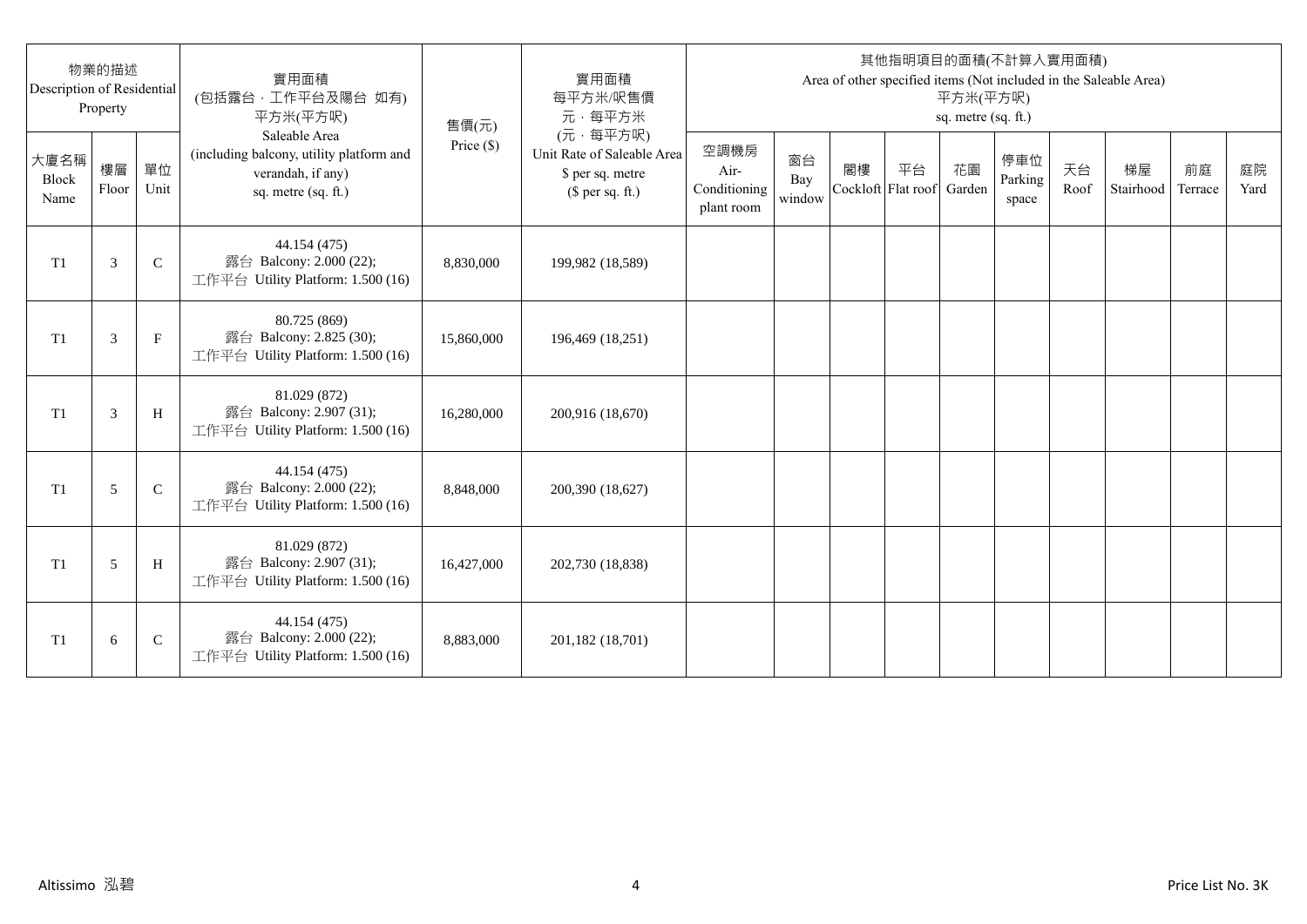| Description of Residential | 物業的描述<br>Property |              | 實用面積<br>(包括露台·工作平台及陽台 如有)<br>平方米(平方呎)                                                                 | 售價(元)      | 實用面積<br>每平方米/呎售價<br>元·每平方米                                                     |                                            |                     |    |                          | 平方米(平方呎)<br>sq. metre (sq. ft.) | 其他指明項目的面積(不計算入實用面積)     |            | Area of other specified items (Not included in the Saleable Area) |               |            |
|----------------------------|-------------------|--------------|-------------------------------------------------------------------------------------------------------|------------|--------------------------------------------------------------------------------|--------------------------------------------|---------------------|----|--------------------------|---------------------------------|-------------------------|------------|-------------------------------------------------------------------|---------------|------------|
| 大廈名稱<br>Block<br>Name      | 樓層<br>Floor       | 單位<br>Unit   | Saleable Area<br>(including balcony, utility platform and<br>verandah, if any)<br>sq. metre (sq. ft.) | Price (\$) | (元·每平方呎)<br>Unit Rate of Saleable Area<br>\$ per sq. metre<br>$$$ per sq. ft.) | 空調機房<br>Air-<br>Conditioning<br>plant room | 窗台<br>Bay<br>window | 閣樓 | 平台<br>Cockloft Flat roof | 花園<br>Garden                    | 停車位<br>Parking<br>space | 天台<br>Roof | 梯屋<br>Stairhood                                                   | 前庭<br>Terrace | 庭院<br>Yard |
| T1                         | 6                 | H            | 81.029 (872)<br>露台 Balcony: 2.907 (31);<br>工作平台 Utility Platform: 1.500 (16)                          | 16,493,000 | 203,544 (18,914)                                                               |                                            |                     |    |                          |                                 |                         |            |                                                                   |               |            |
| T <sub>1</sub>             | $\overline{7}$    | $\mathsf{C}$ | 44.154 (475)<br>露台 Balcony: 2.000 (22);<br>工作平台 Utility Platform: 1.500 (16)                          | 9,813,000  | 222,245 (20,659)                                                               |                                            |                     |    |                          |                                 |                         |            |                                                                   |               |            |
| T1                         | $7\phantom{.0}$   | H            | 81.029 (872)<br>露台 Balcony: 2.907 (31);<br>工作平台 Utility Platform: 1.500 (16)                          | 16,893,000 | 208,481 (19,373)                                                               |                                            |                     |    |                          |                                 |                         |            |                                                                   |               |            |
| T1                         | 8                 | $\mathbf C$  | 44.154 (475)<br>露台 Balcony: 2.000 (22);<br>工作平台 Utility Platform: 1.500 (16)                          | 9.960.000  | 225,574 (20,968)                                                               |                                            |                     |    |                          |                                 |                         |            |                                                                   |               |            |
| T <sub>1</sub>             | 8                 | H            | 81.029 (872)<br>露台 Balcony: 2.907 (31);<br>工作平台 Utility Platform: 1.500 (16)                          | 17,486,000 | 215,799 (20,053)                                                               |                                            |                     |    |                          |                                 |                         |            |                                                                   |               |            |
| T1                         | 9                 | $\mathsf{C}$ | 44.154 (475)<br>露台 Balcony: 2.000 (22);<br>工作平台 Utility Platform: 1.500 (16)                          | 9,960,000  | 225,574 (20,968)                                                               |                                            |                     |    |                          |                                 |                         |            |                                                                   |               |            |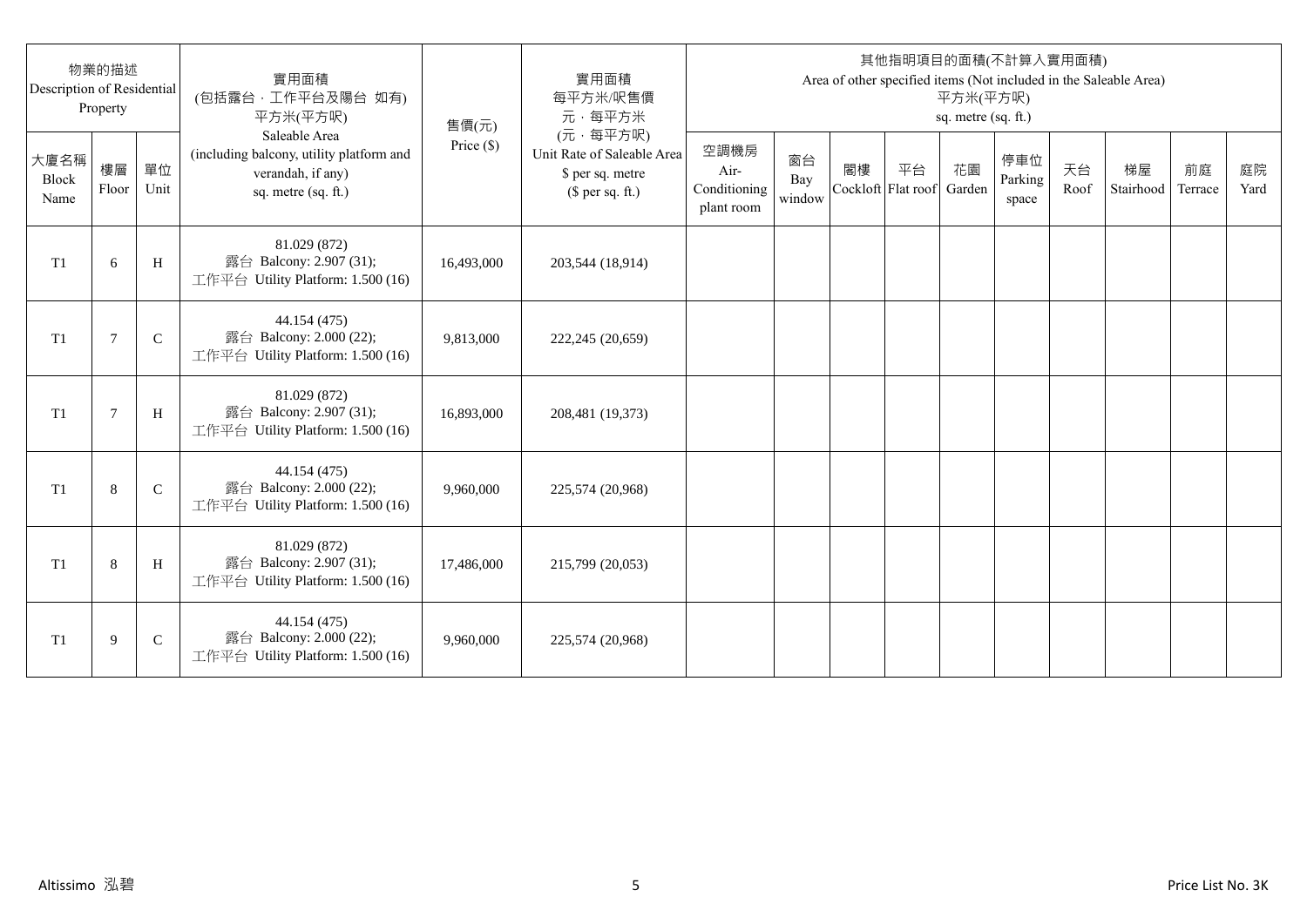| Description of Residential | 物業的描述<br>Property |              | 實用面積<br>(包括露台,工作平台及陽台 如有)<br>平方米(平方呎)                                                                 | 售價(元)      | 實用面積<br>每平方米/呎售價<br>元·每平方米                                                     |                                            |                     |                          |    | 平方米(平方呎)<br>sq. metre (sq. ft.) | 其他指明項目的面積(不計算入實用面積)     |            | Area of other specified items (Not included in the Saleable Area) |               |            |
|----------------------------|-------------------|--------------|-------------------------------------------------------------------------------------------------------|------------|--------------------------------------------------------------------------------|--------------------------------------------|---------------------|--------------------------|----|---------------------------------|-------------------------|------------|-------------------------------------------------------------------|---------------|------------|
| 大廈名稱<br>Block<br>Name      | 樓層<br>Floor       | 單位<br>Unit   | Saleable Area<br>(including balcony, utility platform and<br>verandah, if any)<br>sq. metre (sq. ft.) | Price (\$) | (元·每平方呎)<br>Unit Rate of Saleable Area<br>\$ per sq. metre<br>$$$ per sq. ft.) | 空調機房<br>Air-<br>Conditioning<br>plant room | 窗台<br>Bay<br>window | 閣樓<br>Cockloft Flat roof | 平台 | 花園<br>Garden                    | 停車位<br>Parking<br>space | 天台<br>Roof | 梯屋<br>Stairhood                                                   | 前庭<br>Terrace | 庭院<br>Yard |
| T <sub>1</sub>             | 9                 | H            | 81.029 (872)<br>露台 Balcony: 2.907 (31);<br>工作平台 Utility Platform: 1.500 (16)                          | 17,486,000 | 215,799 (20,053)                                                               |                                            |                     |                          |    |                                 |                         |            |                                                                   |               |            |
| T <sub>1</sub>             | 10                | $\mathsf{C}$ | 44.154 (475)<br>露台 Balcony: 2.000 (22);<br>工作平台 Utility Platform: 1.500 (16)                          | 10,055,000 | 227,726 (21,168)                                                               |                                            |                     |                          |    |                                 |                         |            |                                                                   |               |            |
| T1                         | 10                | H            | 81.029 (872)<br>露台 Balcony: 2.907 (31);<br>工作平台 Utility Platform: 1.500 (16)                          | 17,545,000 | 216,527 (20,120)                                                               |                                            |                     |                          |    |                                 |                         |            |                                                                   |               |            |
| T1                         | 11                | $\mathbf C$  | 44.154 (475)<br>露台 Balcony: 2.000 (22);<br>工作平台 Utility Platform: 1.500 (16)                          | 10,199,000 | 230,987 (21,472)                                                               |                                            |                     |                          |    |                                 |                         |            |                                                                   |               |            |
| T1                         | -11               | H            | 81.029 (872)<br>露台 Balcony: 2.907 (31);<br>工作平台 Utility Platform: 1.500 (16)                          | 17,705,000 | 218,502 (20,304)                                                               |                                            |                     |                          |    |                                 |                         |            |                                                                   |               |            |
| T <sub>1</sub>             | 12                | $\mathsf{C}$ | 44.154 (475)<br>露台 Balcony: 2.000 (22);<br>工作平台 Utility Platform: 1.500 (16)                          | 10,448,000 | 236,626 (21,996)                                                               |                                            |                     |                          |    |                                 |                         |            |                                                                   |               |            |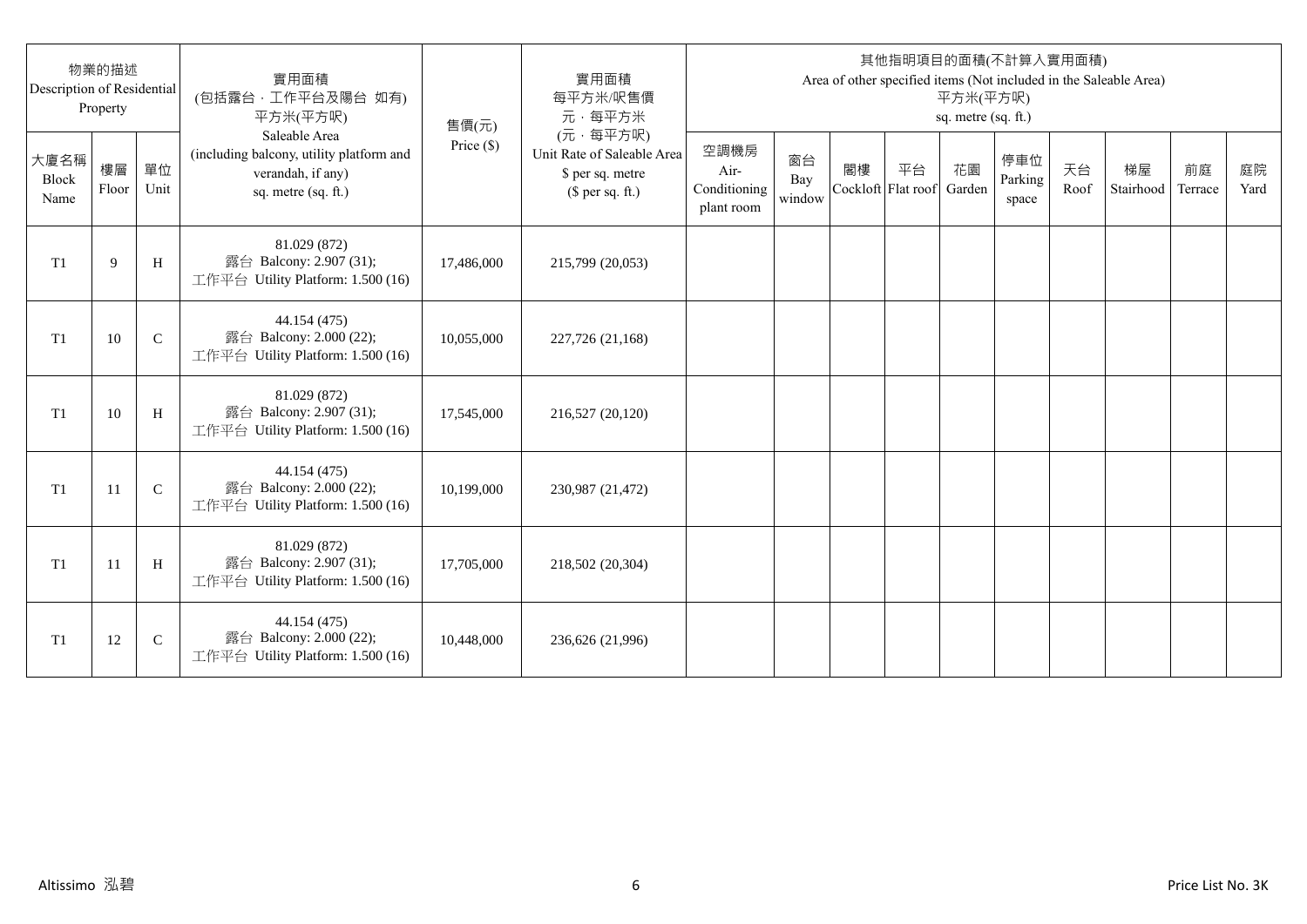| Description of Residential | 物業的描述<br>Property |               | 實用面積<br>(包括露台,工作平台及陽台 如有)<br>平方米(平方呎)                                                                 | 售價(元)      | 實用面積<br>每平方米/呎售價<br>元·每平方米                                                     |                                            |                     |    |                          | 平方米(平方呎)<br>sq. metre (sq. ft.) | 其他指明項目的面積(不計算入實用面積)     |            | Area of other specified items (Not included in the Saleable Area) |               |            |
|----------------------------|-------------------|---------------|-------------------------------------------------------------------------------------------------------|------------|--------------------------------------------------------------------------------|--------------------------------------------|---------------------|----|--------------------------|---------------------------------|-------------------------|------------|-------------------------------------------------------------------|---------------|------------|
| 大廈名稱<br>Block<br>Name      | 樓層<br>Floor       | 單位<br>Unit    | Saleable Area<br>(including balcony, utility platform and<br>verandah, if any)<br>sq. metre (sq. ft.) | Price (\$) | (元·每平方呎)<br>Unit Rate of Saleable Area<br>\$ per sq. metre<br>$$$ per sq. ft.) | 空調機房<br>Air-<br>Conditioning<br>plant room | 窗台<br>Bay<br>window | 閣樓 | 平台<br>Cockloft Flat roof | 花園<br>Garden                    | 停車位<br>Parking<br>space | 天台<br>Roof | 梯屋<br>Stairhood                                                   | 前庭<br>Terrace | 庭院<br>Yard |
| T1                         | 12                | H             | 81.029 (872)<br>露台 Balcony: 2.907 (31);<br>工作平台 Utility Platform: 1.500 (16)                          | 17,956,000 | 221,600 (20,592)                                                               |                                            |                     |    |                          |                                 |                         |            |                                                                   |               |            |
| T1                         | 15                | $\mathcal{C}$ | 44.154 (475)<br>露台 Balcony: 2.000 (22);<br>工作平台 Utility Platform: 1.500 (16)                          | 10,644,000 | 241,065 (22,408)                                                               |                                            |                     |    |                          |                                 |                         |            |                                                                   |               |            |
| T1                         | 15                | H             | 81.029 (872)<br>露台 Balcony: 2.907 (31);<br>工作平台 Utility Platform: 1.500 (16)                          | 18,293,000 | 225,759 (20,978)                                                               |                                            |                     |    |                          |                                 |                         |            |                                                                   |               |            |
| T <sub>2</sub>             | 3                 | A             | 81.620 (879)<br>露台 Balcony: 2.931 (32);<br>工作平台 Utility Platform: 1.500 (16)                          | 16,089,000 | 197, 121 (18, 304)                                                             |                                            |                     |    |                          |                                 |                         |            |                                                                   |               |            |
| T <sub>2</sub>             | 5                 | A             | 81.620 (879)<br>露台 Balcony: 2.931 (32);<br>工作平台 Utility Platform: 1.500 (16)                          | 16,293,000 | 199,620 (18,536)                                                               |                                            |                     |    |                          |                                 |                         |            |                                                                   |               |            |
| T <sub>3</sub>             |                   | A             | 76.972 (829)<br>露台 Balcony: 2.770 (30);<br>工作平台 Utility Platform: 1.500 (16)                          | 15,754,000 | 204,672 (19,004)                                                               |                                            |                     |    |                          |                                 |                         |            |                                                                   |               |            |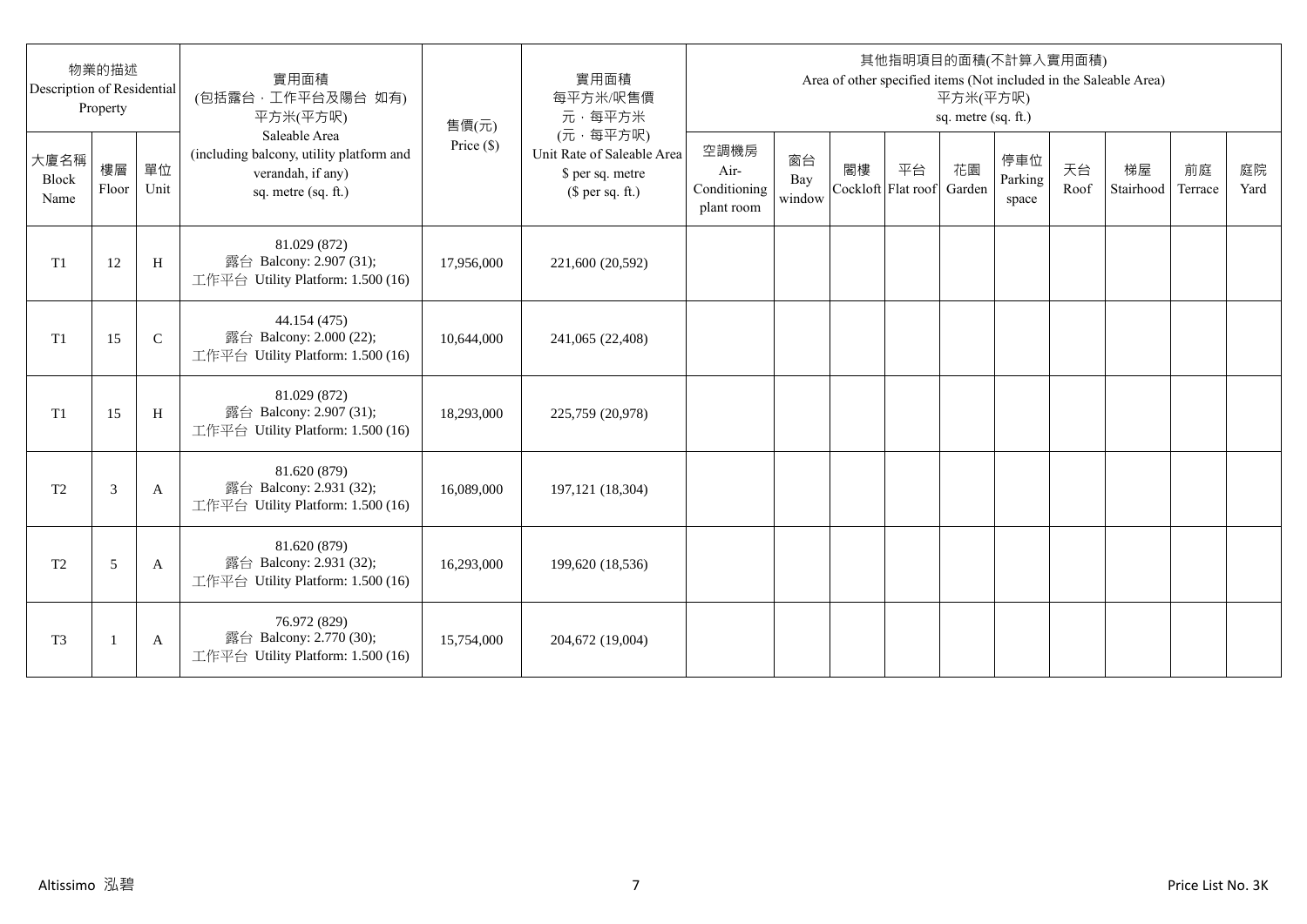| Description of Residential | 物業的描述<br>Property |              | 實用面積<br>(包括露台,工作平台及陽台 如有)<br>平方米(平方呎)                                                                 | 售價(元)      | 實用面積<br>每平方米/呎售價<br>元·每平方米                                                     |                                            |                     |                          |               | 平方米(平方呎)<br>sq. metre (sq. ft.) | 其他指明項目的面積(不計算入實用面積)     |            | Area of other specified items (Not included in the Saleable Area) |               |            |
|----------------------------|-------------------|--------------|-------------------------------------------------------------------------------------------------------|------------|--------------------------------------------------------------------------------|--------------------------------------------|---------------------|--------------------------|---------------|---------------------------------|-------------------------|------------|-------------------------------------------------------------------|---------------|------------|
| 大廈名稱<br>Block<br>Name      | 樓層<br>Floor       | 單位<br>Unit   | Saleable Area<br>(including balcony, utility platform and<br>verandah, if any)<br>sq. metre (sq. ft.) | Price (\$) | (元·每平方呎)<br>Unit Rate of Saleable Area<br>\$ per sq. metre<br>$$$ per sq. ft.) | 空調機房<br>Air-<br>Conditioning<br>plant room | 窗台<br>Bay<br>window | 閣樓<br>Cockloft Flat roof | 平台            | 花園<br>Garden                    | 停車位<br>Parking<br>space | 天台<br>Roof | 梯屋<br>Stairhood                                                   | 前庭<br>Terrace | 庭院<br>Yard |
| T <sub>3</sub>             | $\mathbf{1}$      | $\mathsf{C}$ | 81.348 (876)<br>露台 Balcony: 2.898 (31);<br>工作平台 Utility Platform: 1.500 (16)                          | 15,757,000 | 193,699 (17,987)                                                               |                                            |                     |                          | 4.411<br>(47) |                                 |                         |            |                                                                   |               |            |
| T <sub>3</sub>             | $\overline{c}$    | A            | 76.972 (829)<br>露台 Balcony: 2.770 (30);<br>工作平台 Utility Platform: 1.500 (16)                          | 15,785,000 | 205,075 (19,041)                                                               |                                            |                     |                          |               |                                 |                         |            |                                                                   |               |            |
| T <sub>3</sub>             | $\overline{c}$    | $\mathsf{C}$ | 81.348 (876)<br>露台 Balcony: 2.898 (31);<br>工作平台 Utility Platform: 1.500 (16)                          | 15,788,000 | 194,080 (18,023)                                                               |                                            |                     |                          |               |                                 |                         |            |                                                                   |               |            |
| T <sub>3</sub>             | 3                 | $\mathsf{C}$ | 81.348 (876)<br>露台 Balcony: 2.898 (31);<br>工作平台 Utility Platform: 1.500 (16)                          | 15,990,000 | 196,563 (18,253)                                                               |                                            |                     |                          |               |                                 |                         |            |                                                                   |               |            |
| T <sub>3</sub>             | 5                 | $\mathsf{C}$ | 81.348 (876)<br>露台 Balcony: 2.898 (31);<br>工作平台 Utility Platform: 1.500 (16)                          | 16,295,000 | 200,312 (18,602)                                                               |                                            |                     |                          |               |                                 |                         |            |                                                                   |               |            |
| T <sub>3</sub>             | 6                 | $\mathsf{C}$ | 81.348 (876)<br>露台 Balcony: 2.898 (31);<br>工作平台 Utility Platform: 1.500 (16)                          | 16,631,000 | 204,443 (18,985)                                                               |                                            |                     |                          |               |                                 |                         |            |                                                                   |               |            |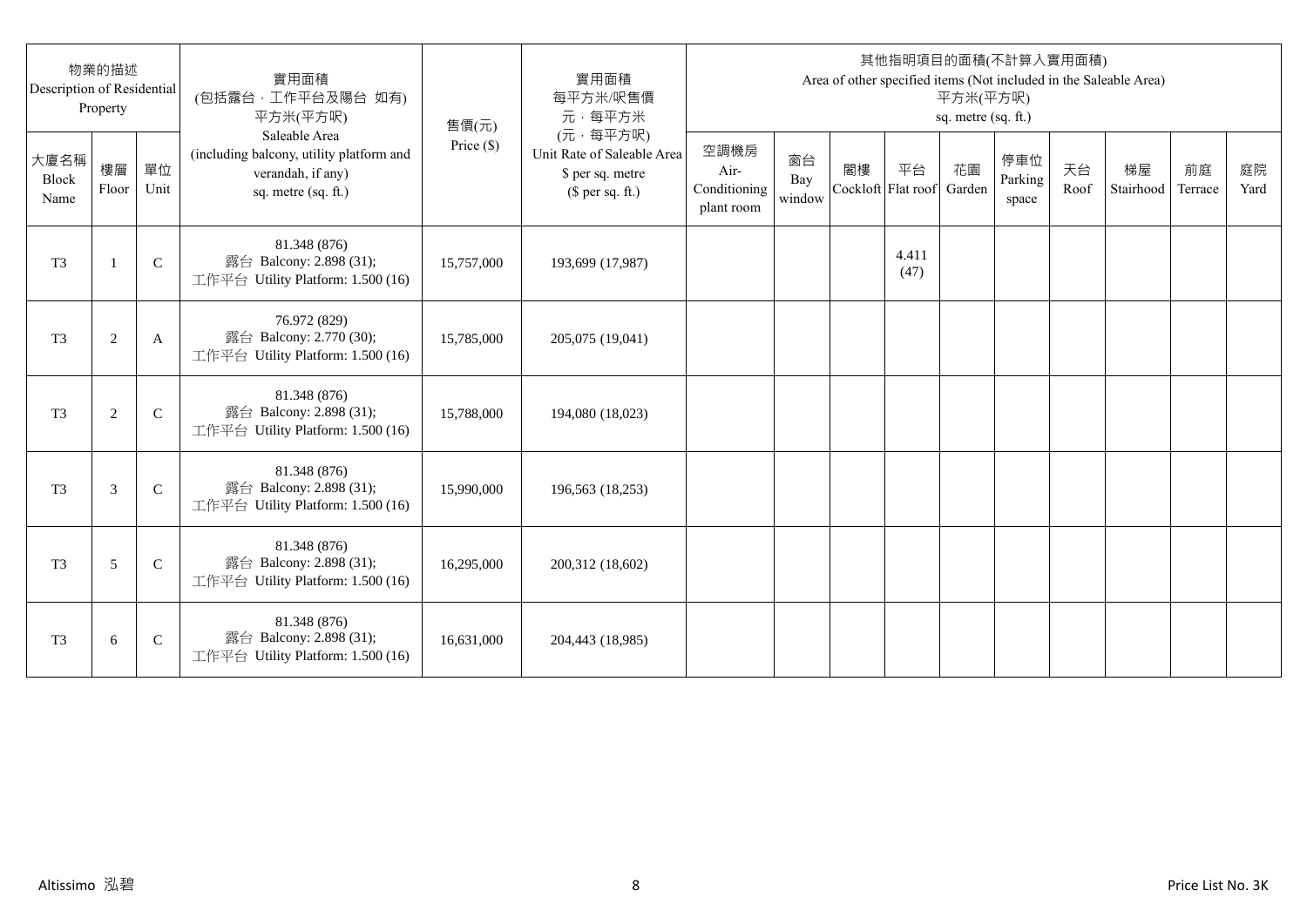| Description of Residential | 物業的描述<br>Property |              | 實用面積<br>(包括露台,工作平台及陽台 如有)<br>平方米(平方呎)                                                                 | 售價(元)      | 實用面積<br>每平方米/呎售價<br>元·每平方米                                                     |                                            |                     |                          |    | 平方米(平方呎)<br>sq. metre (sq. ft.) | 其他指明項目的面積(不計算入實用面積)     |            | Area of other specified items (Not included in the Saleable Area) |               |            |
|----------------------------|-------------------|--------------|-------------------------------------------------------------------------------------------------------|------------|--------------------------------------------------------------------------------|--------------------------------------------|---------------------|--------------------------|----|---------------------------------|-------------------------|------------|-------------------------------------------------------------------|---------------|------------|
| 大廈名稱<br>Block<br>Name      | 樓層<br>Floor       | 單位<br>Unit   | Saleable Area<br>(including balcony, utility platform and<br>verandah, if any)<br>sq. metre (sq. ft.) | Price (\$) | (元·每平方呎)<br>Unit Rate of Saleable Area<br>\$ per sq. metre<br>$$$ per sq. ft.) | 空調機房<br>Air-<br>Conditioning<br>plant room | 窗台<br>Bay<br>window | 閣樓<br>Cockloft Flat roof | 平台 | 花園<br>Garden                    | 停車位<br>Parking<br>space | 天台<br>Roof | 梯屋<br>Stairhood                                                   | 前庭<br>Terrace | 庭院<br>Yard |
| T <sub>3</sub>             | $\tau$            | $\mathsf{C}$ | 81.348 (876)<br>露台 Balcony: 2.898 (31);<br>工作平台 Utility Platform: 1.500 (16)                          | 17,554,000 | 215,789 (20,039)                                                               |                                            |                     |                          |    |                                 |                         |            |                                                                   |               |            |
| T <sub>5</sub>             |                   | A            | 79.371 (854)<br>露台 Balcony: 2.851 (31);<br>工作平台 Utility Platform: 1.500 (16)                          | 14,591,000 | 183,833 (17,085)                                                               |                                            |                     |                          |    |                                 |                         |            |                                                                   |               |            |
| H17-H18                    | $\mathbf{1}$      | $H17-B$      | 25.446 (274)<br>露台 Balcony: 2.000 (22);<br>工作平台 Utility Platform: 0.000 (0)                           | 6,565,000  | 257,997 (23,960)                                                               |                                            |                     |                          |    |                                 |                         |            |                                                                   |               |            |
| H17-H18                    | 2                 | $H17-A$      | 45.396 (489)<br>露台 Balcony: 2.000 (22);<br>工作平台 Utility Platform: 0.000 (0)                           | 9,785,000  | 215,548 (20,010)                                                               |                                            |                     |                          |    |                                 |                         |            |                                                                   |               |            |
| H17-H18                    | 2                 | $H17-B$      | 25.446 (274)<br>露台 Balcony: 2.000 (22);<br>工作平台 Utility Platform: 0.000 (0)                           | 6,635,000  | 260,748 (24,215)                                                               |                                            |                     |                          |    |                                 |                         |            |                                                                   |               |            |
| H17-H18                    | 3                 | <b>H17-A</b> | 45.396 (489)<br>露台 Balcony: 2.000 (22);<br>工作平台 Utility Platform: 0.000 (0)                           | 9,805,000  | 215,988 (20,051)                                                               |                                            |                     |                          |    |                                 |                         |            |                                                                   |               |            |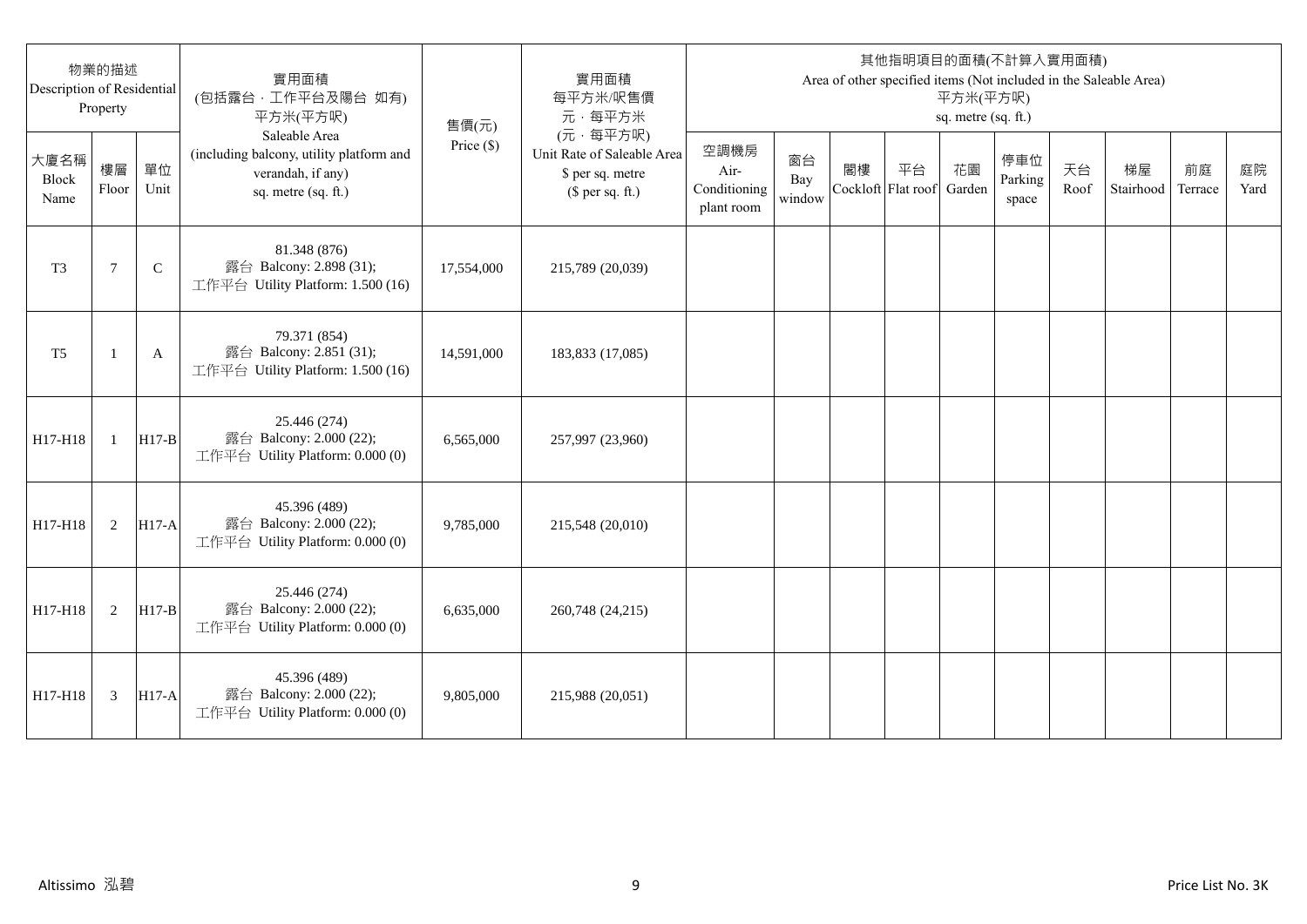| Description of Residential | 物業的描述<br>Property |            | 實用面積<br>(包括露台,工作平台及陽台 如有)<br>平方米(平方呎)                                                                 | 售價(元)        | 實用面積<br>每平方米/呎售價<br>元·每平方米                                                     |                                            |                     |                          |    | 平方米(平方呎)<br>sq. metre (sq. ft.) | 其他指明項目的面積(不計算入實用面積)     |            | Area of other specified items (Not included in the Saleable Area) |               |            |
|----------------------------|-------------------|------------|-------------------------------------------------------------------------------------------------------|--------------|--------------------------------------------------------------------------------|--------------------------------------------|---------------------|--------------------------|----|---------------------------------|-------------------------|------------|-------------------------------------------------------------------|---------------|------------|
| 大廈名稱<br>Block<br>Name      | 樓層<br>Floor       | 單位<br>Unit | Saleable Area<br>(including balcony, utility platform and<br>verandah, if any)<br>sq. metre (sq. ft.) | Price $(\$)$ | (元·每平方呎)<br>Unit Rate of Saleable Area<br>\$ per sq. metre<br>$$$ per sq. ft.) | 空調機房<br>Air-<br>Conditioning<br>plant room | 窗台<br>Bay<br>window | 閣樓<br>Cockloft Flat roof | 平台 | 花園<br>Garden                    | 停車位<br>Parking<br>space | 天台<br>Roof | 梯屋<br>Stairhood                                                   | 前庭<br>Terrace | 庭院<br>Yard |
| H17-H18                    | 3                 | $H17-B$    | 25.446 (274)<br>露台 Balcony: 2.000 (22);<br>工作平台 Utility Platform: 0.000 (0)                           | 6,704,000    | 263,460 (24,467)                                                               |                                            |                     |                          |    |                                 |                         |            |                                                                   |               |            |
| H17-H18                    | $\mathbf{1}$      | $H18-B$    | 25.159 (271)<br>露台 Balcony: 2.000 (22);<br>工作平台 Utility Platform: 0.000 (0)                           | 6.497,000    | 258,238 (23,974)                                                               |                                            |                     |                          |    |                                 |                         |            |                                                                   |               |            |
| H17-H18                    | 2                 | $H18-A$    | 43.710 (470)<br>露台 Balcony: 2.000 (22);<br>工作平台 Utility Platform: 0.000 (0)                           | 9,406,000    | 215,191 (20,013)                                                               |                                            |                     |                          |    |                                 |                         |            |                                                                   |               |            |
| H17-H18                    | 2                 | $H18-B$    | 25.159 (271)<br>露台 Balcony: 2.000 (22);<br>工作平台 Utility Platform: 0.000 (0)                           | 6,565,000    | 260,940 (24,225)                                                               |                                            |                     |                          |    |                                 |                         |            |                                                                   |               |            |
| H17-H18                    | 3                 | H18-A      | 43.710 (470)<br>露台 Balcony: 2.000 (22);<br>工作平台 Utility Platform: 0.000 (0)                           | 9,423,000    | 215,580 (20,049)                                                               |                                            |                     |                          |    |                                 |                         |            |                                                                   |               |            |
| H17-H18                    | 3                 | $H18-B$    | 25.159 (271)<br>露台 Balcony: 2.000 (22);<br>工作平台 Utility Platform: 0.000 (0)                           | 6.636,000    | 263,762 (24,487)                                                               |                                            |                     |                          |    |                                 |                         |            |                                                                   |               |            |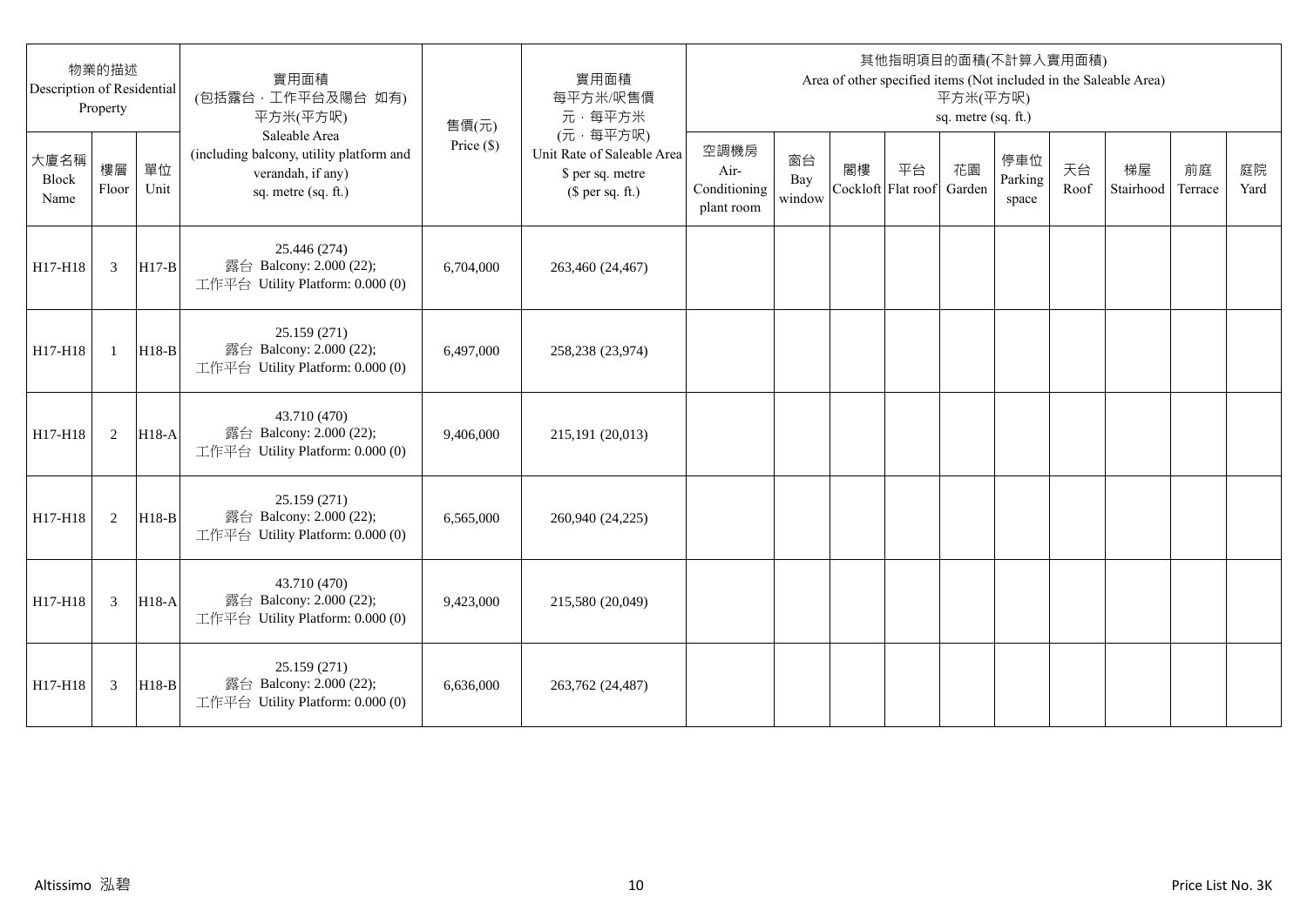| 物業的描述<br>Description of Residential<br>Property |              |            | 實用面積<br>(包括露台,工作平台及陽台 如有)<br>平方米(平方呎)<br>售價(元)                                                        |              | 實用面積<br>每平方米/呎售價<br>元·每平方米                                                     | 其他指明項目的面積(不計算入實用面積)<br>Area of other specified items (Not included in the Saleable Area)<br>平方米(平方呎)<br>sq. metre (sq. ft.) |                     |    |                          |              |                         |            |                 |               |            |
|-------------------------------------------------|--------------|------------|-------------------------------------------------------------------------------------------------------|--------------|--------------------------------------------------------------------------------|-----------------------------------------------------------------------------------------------------------------------------|---------------------|----|--------------------------|--------------|-------------------------|------------|-----------------|---------------|------------|
| 大廈名稱<br>Block<br>Name                           | 樓層<br>Floor  | 單位<br>Unit | Saleable Area<br>(including balcony, utility platform and<br>verandah, if any)<br>sq. metre (sq. ft.) | Price $(\$)$ | (元·每平方呎)<br>Unit Rate of Saleable Area<br>\$ per sq. metre<br>$$$ per sq. ft.) | 空調機房<br>Air-<br>Conditioning<br>plant room                                                                                  | 窗台<br>Bay<br>window | 閣樓 | 平台<br>Cockloft Flat roof | 花園<br>Garden | 停車位<br>Parking<br>space | 天台<br>Roof | 梯屋<br>Stairhood | 前庭<br>Terrace | 庭院<br>Yard |
| H19-H20                                         | $\mathbf{1}$ | $H19-B$    | 25.202 (271)<br>露台 Balcony: 2.000 (22);<br>工作平台 Utility Platform: 0.000 (0)                           | 6,497,000    | 257,797 (23,974)                                                               |                                                                                                                             |                     |    |                          |              |                         |            |                 |               |            |
| H19-H20                                         | 2            | $H19-A$    | 45.052 (485)<br>露台 Balcony: 2.000 (22);<br>工作平台 Utility Platform: 0.000 (0)                           | 9,705,000    | 215,418 (20,010)                                                               |                                                                                                                             |                     |    |                          |              |                         |            |                 |               |            |
| H19-H20                                         | 2            | $H19-B$    | 25.202 (271)<br>露台 Balcony: 2.000 (22);<br>工作平台 Utility Platform: 0.000 (0)                           | 6.565.000    | 260,495 (24,225)                                                               |                                                                                                                             |                     |    |                          |              |                         |            |                 |               |            |
| H19-H20                                         | 3            | $H19-A$    | 45.052 (485)<br>露台 Balcony: 2.000 (22);<br>工作平台 Utility Platform: 0.000 (0)                           | 9,724,000    | 215,839 (20,049)                                                               |                                                                                                                             |                     |    |                          |              |                         |            |                 |               |            |
| H19-H20                                         | 3            | $H19-B$    | 25.202 (271)<br>露台 Balcony: 2.000 (22);<br>工作平台 Utility Platform: 0.000 (0)                           | 6,636,000    | 263,312 (24,487)                                                               |                                                                                                                             |                     |    |                          |              |                         |            |                 |               |            |
| H19-H20                                         | 1            | $H20-B$    | 25.458 (274)<br>露台 Balcony: 2.000 (22);<br>工作平台 Utility Platform: 0.000 (0)                           | 6,565,000    | 257,876 (23,960)                                                               |                                                                                                                             |                     |    |                          |              |                         |            |                 |               |            |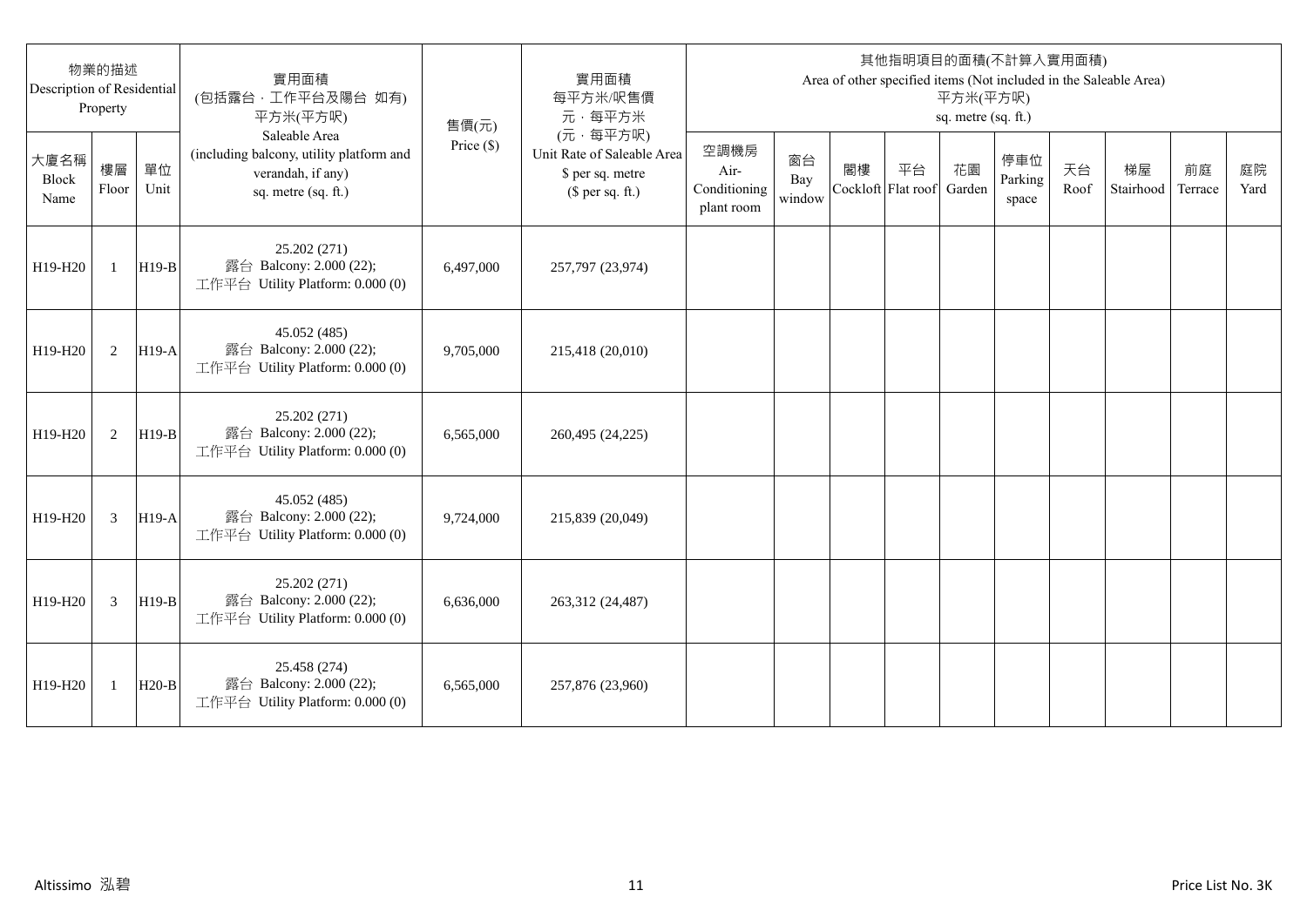| 物業的描述<br>Description of Residential<br>Property |                |            | 實用面積<br>(包括露台,工作平台及陽台 如有)<br>平方米(平方呎)                                                                 | 售價(元)        | 實用面積<br>每平方米/呎售價<br>元·每平方米                                                     | 其他指明項目的面積(不計算入實用面積)<br>Area of other specified items (Not included in the Saleable Area)<br>平方米(平方呎)<br>sq. metre (sq. ft.) |                     |                          |    |              |                         |            |                 |               |            |
|-------------------------------------------------|----------------|------------|-------------------------------------------------------------------------------------------------------|--------------|--------------------------------------------------------------------------------|-----------------------------------------------------------------------------------------------------------------------------|---------------------|--------------------------|----|--------------|-------------------------|------------|-----------------|---------------|------------|
| 大廈名稱<br>Block<br>Name                           | 樓層<br>Floor    | 單位<br>Unit | Saleable Area<br>(including balcony, utility platform and<br>verandah, if any)<br>sq. metre (sq. ft.) | Price $(\$)$ | (元·每平方呎)<br>Unit Rate of Saleable Area<br>\$ per sq. metre<br>$$$ per sq. ft.) | 空調機房<br>Air-<br>Conditioning<br>plant room                                                                                  | 窗台<br>Bay<br>window | 閣樓<br>Cockloft Flat roof | 平台 | 花園<br>Garden | 停車位<br>Parking<br>space | 天台<br>Roof | 梯屋<br>Stairhood | 前庭<br>Terrace | 庭院<br>Yard |
| H19-H20                                         | 2              | $H20-A$    | 44.290 (477)<br>露台 Balcony: 2.000 (22);<br>工作平台 Utility Platform: 0.000 (0)                           | 9,545,000    | 215,511 (20,010)                                                               |                                                                                                                             |                     |                          |    |              |                         |            |                 |               |            |
| H19-H20                                         | 2              | $H20-B$    | 25.458 (274)<br>露台 Balcony: 2.000 (22);<br>工作平台 Utility Platform: 0.000 (0)                           | 6,635,000    | 260,625 (24,215)                                                               |                                                                                                                             |                     |                          |    |              |                         |            |                 |               |            |
| H19-H20                                         | 3              | $H20-A$    | 44.290 (477)<br>露台 Balcony: 2.000 (22);<br>工作平台 Utility Platform: 0.000 (0)                           | 9,564,000    | 215,940 (20,050)                                                               |                                                                                                                             |                     |                          |    |              |                         |            |                 |               |            |
| H19-H20                                         | $\overline{3}$ | $H20-B$    | 25.458 (274)<br>露台 Balcony: 2.000 (22);<br>工作平台 Utility Platform: 0.000 (0)                           | 6,704,000    | 263,336 (24,467)                                                               |                                                                                                                             |                     |                          |    |              |                         |            |                 |               |            |
| H21                                             | $\mathbf{1}$   | $H21-B$    | 26.683 (287)<br>露台 Balcony: 2.000 (22);<br>工作平台 Utility Platform: 0.000 (0)                           | 6,761,000    | 253,382 (23,557)                                                               |                                                                                                                             |                     |                          |    |              |                         |            |                 |               |            |
| H21                                             | 2              | $H21-A$    | 53.753 (579)<br>露台 Balcony: 2.000 (22);<br>工作平台 Utility Platform: 0.000 (0)                           | 11,816,000   | 219,820 (20,408)                                                               |                                                                                                                             |                     |                          |    |              |                         |            |                 |               |            |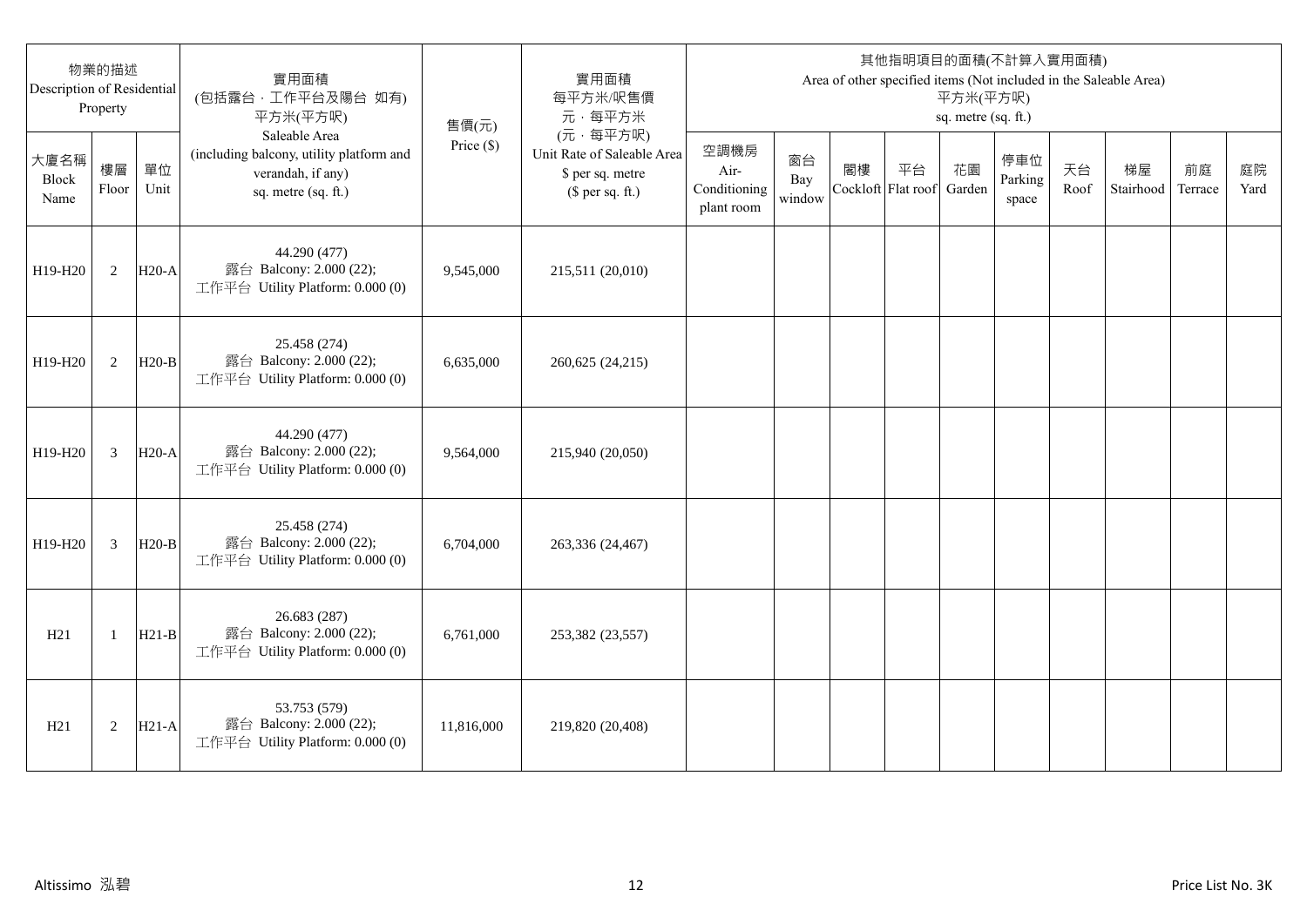| 物業的描述<br>Description of Residential<br>Property |             |            | 實用面積<br>(包括露台·工作平台及陽台 如有)<br>平方米(平方呎)                                                                 | 售價(元)        | 實用面積<br>每平方米/呎售價<br>元·每平方米                                                     | 其他指明項目的面積(不計算入實用面積)<br>Area of other specified items (Not included in the Saleable Area)<br>平方米(平方呎)<br>sq. metre (sq. ft.) |                     |    |                                 |    |                         |            |                 |               |            |
|-------------------------------------------------|-------------|------------|-------------------------------------------------------------------------------------------------------|--------------|--------------------------------------------------------------------------------|-----------------------------------------------------------------------------------------------------------------------------|---------------------|----|---------------------------------|----|-------------------------|------------|-----------------|---------------|------------|
| 大廈名稱<br>Block<br>Name                           | 樓層<br>Floor | 單位<br>Unit | Saleable Area<br>(including balcony, utility platform and<br>verandah, if any)<br>sq. metre (sq. ft.) | Price $(\$)$ | (元·每平方呎)<br>Unit Rate of Saleable Area<br>\$ per sq. metre<br>$$$ per sq. ft.) | 空調機房<br>Air-<br>Conditioning<br>plant room                                                                                  | 窗台<br>Bay<br>window | 閣樓 | 平台<br>Cockloft Flat roof Garden | 花園 | 停車位<br>Parking<br>space | 天台<br>Roof | 梯屋<br>Stairhood | 前庭<br>Terrace | 庭院<br>Yard |
| H21                                             | 2           | $H21-B$    | 26.683 (287)<br>露台 Balcony: 2.000 (22);<br>工作平台 Utility Platform: $0.000(0)$                          | 6,775,000    | 253,907 (23,606)                                                               |                                                                                                                             |                     |    |                                 |    |                         |            |                 |               |            |
| H21                                             | 3           | $H21-A$    | 53.753 (579)<br>露台 Balcony: 2.000 (22);<br>工作平台 Utility Platform: 0.000 (0)                           | 11,840,000   | 220,267 (20,449)                                                               |                                                                                                                             |                     |    |                                 |    |                         |            |                 |               |            |
| H21                                             | 3           | $H21-B$    | 26.683 (287)<br>露台 Balcony: 2.000 (22);<br>工作平台 Utility Platform: $0.000(0)$                          | 6,811,000    | 255,256 (23,732)                                                               |                                                                                                                             |                     |    |                                 |    |                         |            |                 |               |            |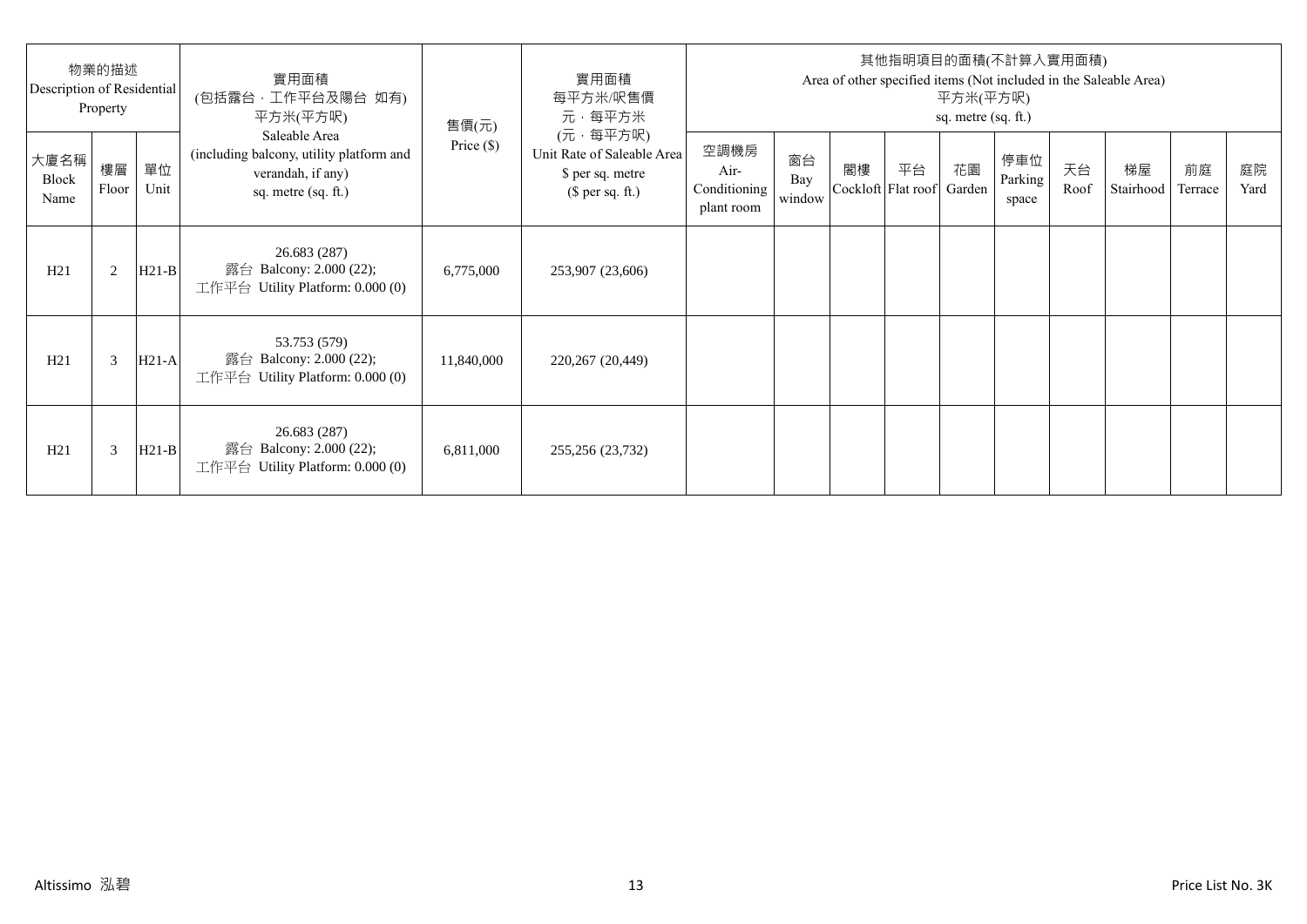# **第三部份:其他資料 Part 3: Other Information**

#### (1) 準買家應參閱發展項目的售樓說明書,以了解該項目的資料。 Prospective purchasers are advised to refer to the sales brochure for the development for information on the development.

### $(2)$  根據《一手住宅物業銷售條例》第 52(1)條及第 53(2)及(3)條,

According to sections 52(1) and 53(2) and (3) of the Residential Properties (First-hand Sales) Ordinance, –

## 第 52(1) 條 / Section 52(1)

在某人就指明住宅物業與擁有人訂立臨時買賣合約時,該人須向擁有人支付售價的 5%的臨時訂金。

A preliminary deposit of 5% of the purchase price is payable by a person to the owner on entering into a preliminary agreement for sale and purchase in respect of the specified residential property with the owner.

#### 第 53(2) 條 / Section 53(2)

如某人於某日期訂立臨時買賣合約,並於該日期後的 5 個工作日內,就有關住宅物業簽立買賣合約,則擁有人必須在該日期後的 8 個工作日內,簽立該買賣合約。 If a person executes an agreement for sale and purchase in respect of the residential property within 5 working days after the date on which the person enters into the preliminary agreement for sale and purchase, the owner must execute the agreement for sale and purchase within 8 working days after that date.

# 第 53(3) 條 / Section 53(3)

如某人於某日期訂立臨時買賣合約時,但沒有於該日期後的 5 個工作日內,就有關住宅物業簽立買賣合約,則 – (i)該臨時合約即告終止;(ii)有關的臨時訂金即予沒收;及 (iii)擁有人

# 不得就該人沒有簽立買賣合約而針對該人提出進一步申索。

If a person does not execute an agreement for sale and purchase in respect of the residential property within 5 working days after the date on which the person enters into the preliminary agreement for sale and purchase-

(i) the preliminary agreement is terminated; (ii) the preliminary deposit is forfeited; and (iii) the owner does not have any further claim against the person for the failure.

# (3) 實用面積及屬該住宅物業其他指明項目的面積是按《一手住宅物業銷售條例》第 8 條及附表二第 2 部的計算得出的。

The saleable area and area of other specified items of the residential property are calculated in accordance with section 8 and Part 2 of Schedule 2 to the Residential Properties(First-hand Sales) Ordinance.

#### (4)(i) 註:在第(4)段 中: 「售價」指本價單第二部份中所列之住宅物業的售價,而「成交金額」指將於臨時合約中訂明的住宅物業的實際售價。因應不同支付條款及/或折扣按售價 計算得出之價目,皆以進位到最接近的千位數作為成交金額。

- (b) 「工作日」按《一手住宅物業銷售條例》第 2(1)條所定義。
- (c) 「臨時合約」指臨時買賣合約。
- Note: In (d) 「正式合約」指正式買賣合約。

paragraph (4): (a) "price" means the price of the residential property set out in Part 2 of this price list, and "transaction price" means the actual price of the residential property to be set out in PASP. The price obtained after applying the relevant terms of payment and/or applicable discount(s) on the price will be rounded up to the nearest thousand to determine the transaction price.

- (b) "working day" shall be as defined in section 2(1) of the Residential Properties (First-hand Sales) Ordinance.
- $(c)$ "PASP" means the Preliminary Agreement for Sale and Purchase.
- $(d)$ "ASP" means the Agreement for Sale and Purchase.

於簽署臨時合約時,買方須繳付相等於成交金額的 5%作為臨時訂金,請帶備港幣\$100,000 銀行本票以支付部份臨時訂金,抬頭請寫「的近律師行」或"Deacons"。請另備支票以 繳付臨時訂金之餘額。

The purchasers shall pay the preliminary deposit equivalent to 5% of the transaction price upon signing of the PASP. Please bring along a cashiers' order of HK\$100,000 made payable to "Deacons" for payment of part of the preliminary deposit. Please also bring along a cheque for payment of the balance of the preliminary deposit.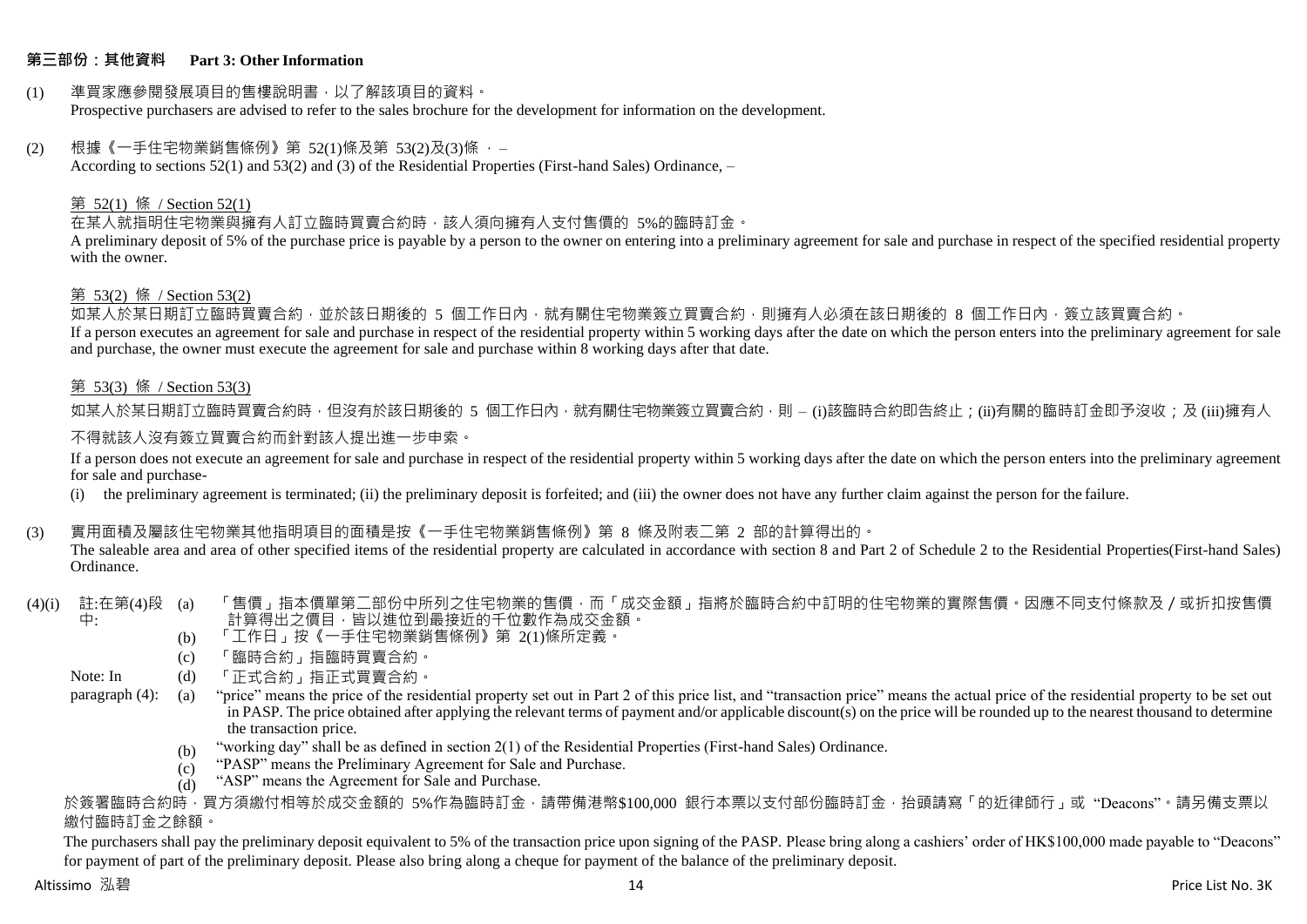- (A) 120 天現金優惠付款計劃 120-day Cash Payment Plan (照售價減 10%) (10% discount from the price)
	- (1) 買方須於簽署臨時合約時繳付相等於成交金額 5% 作為臨時訂金。買方須於簽署臨時合約後 5 個工作日內簽署正式合約。 The purchaser shall pay the preliminary deposit equivalent to 5% of the transaction price upon signing of the PASP. The ASP shall be signed by the purchaser within 5 working days after signing of the PASP.
	- 買方簽署臨時合約後 30 天內再付成交金額 5%作為加付訂金。 A further 5% of the transaction price being further deposit shall be paid by the purchaser within 30 days after signing of the PASP.
	- 成交金額 90% 即成交金額餘款於買方簽署臨時合約後 120 天内或於賣方就其有能力將有關住宅物業有效地轉讓予買方一事向買方發出書面通知的日期後的 14 日內由買方 付清,以較早者為準。

90% of the transaction price being balance of the transaction price shall be paid by the purchaser within 120 days after signing of the PASP or within 14 days after the date of written notification to the purchaser that the vendor is in a position validly to assign the relevant residential property to the purchaser, whichever is earlier.

本付款計劃提供「101 第一按揭貸款」及「101 第二按揭貸款」安排,該安排詳情見第 (4)(iii)(h) 段及第 (4)(iii)(i) 段。 The arrangements of "101 First Mortgage Loan" and "101 Second Mortgage Loan" will be provided under this payment plan. Please see paragraph (4)(iii)(h) and paragraph (4)(iii)(i) for the details of that arrangement.

- (A1) (並無此編號之支付條款)( No Terms of Payment of such numbering)
- (A2) (並無此編號之支付條款)( No Terms of Payment of such numbering)
- (A3) (並無此編號之支付條款)( No Terms of Payment of such numbering)
- (A4) (並無此編號之支付條款)( No Terms of Payment of such numbering)
- (B) (並無此編號之支付條款)( No Terms of Payment of such numbering)
- (C) (並無此編號之支付條款)( No Terms of Payment of such numbering)
- (C1) (並無此編號之支付條款)( No Terms of Payment of such numbering)
- (C2) (並無此編號之支付條款)( No Terms of Payment of such numbering)
- (C3) (並無此編號之支付條款)( No Terms of Payment of such numbering)
- (C4)(並無此編號之支付條款)( No Terms of Payment of such numbering)
- (C5) 5% 首置建築期付款計劃 5% Easy-pay Stage Payment Plan (照售價減 5%) (5% discount from the price)

(1) 買方須於簽署臨時合約時繳付相等於成交金額 5% 作為臨時訂金。買方須於簽署臨時合約後 5 個工作日內簽署正式合約。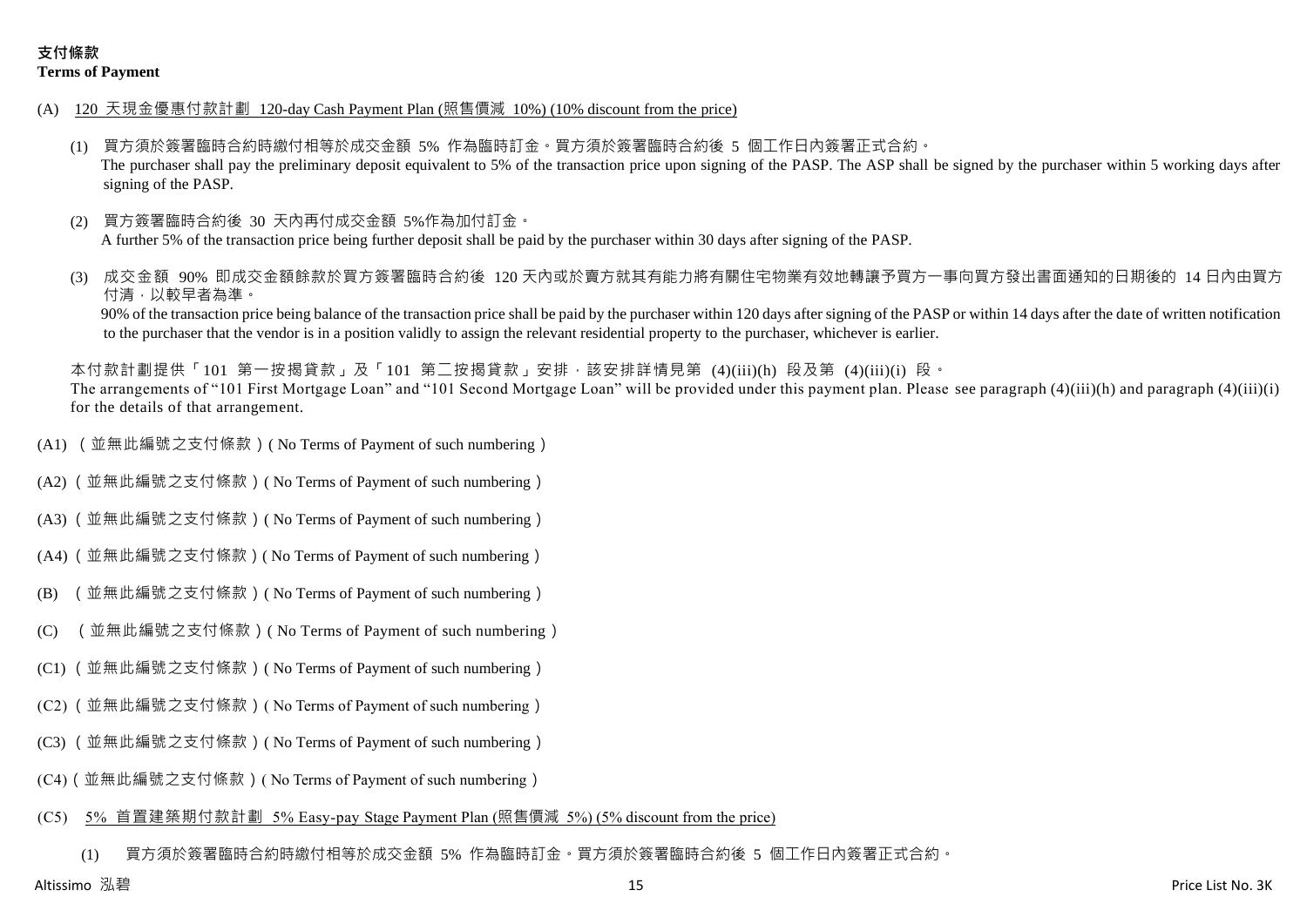The purchaser shall pay the preliminary deposit equivalent to 5% of the transaction price upon signing of the PASP. The ASP shall be signed by the purchaser within 5 working days after signing of the PASP.

- (2) 買方簽署臨時合約後 60 天內再付成交金額 5% 作為加付訂金。 A further 5% of the transaction price being further deposit shall be paid by the purchaser within 60 days after signing of the PASP.
- (3) 買方簽署臨時合約後 90 天內再付成交金額 5% 作為加付訂金。 A further 5% of the transaction price being further deposit shall be paid by the purchaser within 90 days after signing of the PASP.
- (4) 成交金額 85% 即成交金額餘款於賣方就其有能力將有關住宅物業有效地轉讓予買方一事向買方發出書面通知的日期後的 14 日內由買方付清。 85% of the transaction price being balance of the transaction price shall be paid by the purchaser within 14 days after the date of written notification to the purchaser that the vendor is in a position validly to assign the relevant residential property to the purchaser.

本付款計劃提供「101 第一按揭貸款」及「101第 二按揭貸款」安排,該安排詳情見第 (4)(iii)(h) 段及第 (4)(iii)(i) 段。 The arrangements of "101 First Mortgage Loan" and "101 Second Mortgage Loan" will be provided under this payment plan. Please see paragraph (4)(iii)(h) and paragraph (4)(iii)(i) for the details of that arrangement.

- (C6) (並無此編號之支付條款)( No Terms of Payment of such numbering)
- (C7) 2 年無憂回報補貼建築期付款計劃 2 -Year Hassle-free Cash-Return Subsidy Stage Payment Plan (照售價減 1.5%) (1.5% discount from the price)
	- (1) 買方須於簽署臨時合約時繳付相等於成交金額 5% 作為臨時訂金。買方須於簽署臨時合約後 5 個工作日內簽署正式合約。 The purchaser shall pay the preliminary deposit equivalent to 5% of the transaction price upon signing of the PASP. The ASP shall be signed by the purchaser within 5 working days after signing of the PASP.
	- (2) 買方簽署臨時合約後 60 天內再付成交金額 5% 作為加付訂金。 A further 5% of the transaction price being further deposit shall be paid by the purchaser within 60 days after signing of the PASP.
	- (3) 買方簽署臨時合約後 90 天內再付成交金額 5% 作為部份成交金額。 A further 5% of the transaction price being part payment of the transaction price shall be paid by the purchaser within 90 days after signing of the PASP.
	- (4) 成交金額 85% 即成交金額餘款於賣方就其有能力將有關住宅物業有效地轉讓予買方一事向買方發出書面通知的日期後的 14 日內由買方付清。 85% of the transaction price being balance of the transaction price shall be paid by the purchaser within 14 days after the date of written notification to the purchaser that the vendor is in a position validly to assign the relevant residential property to the purchaser.
- (C8) 3 年無憂回報補貼建築期付款計劃 3 -Year Hassle-free Cash-Return Subsidy Stage Payment Plan (照售價減 2%) (2% discount from the price)
	- (1) 買方須於簽署臨時合約時繳付相等於成交金額 5% 作為臨時訂金。買方須於簽署臨時合約後 5 個工作日內簽署正式合約。 The purchaser shall pay the preliminary deposit equivalent to 5% of the transaction price upon signing of the PASP. The ASP shall be signed by the purchaser within 5 working days after signing of the PASP.
	- (2) 買方簽署臨時合約後 60 天內再付成交金額 5% 作為加付訂金。 A further 5% of the transaction price being further deposit shall be paid by the purchaser within 60 days after signing of the PASP.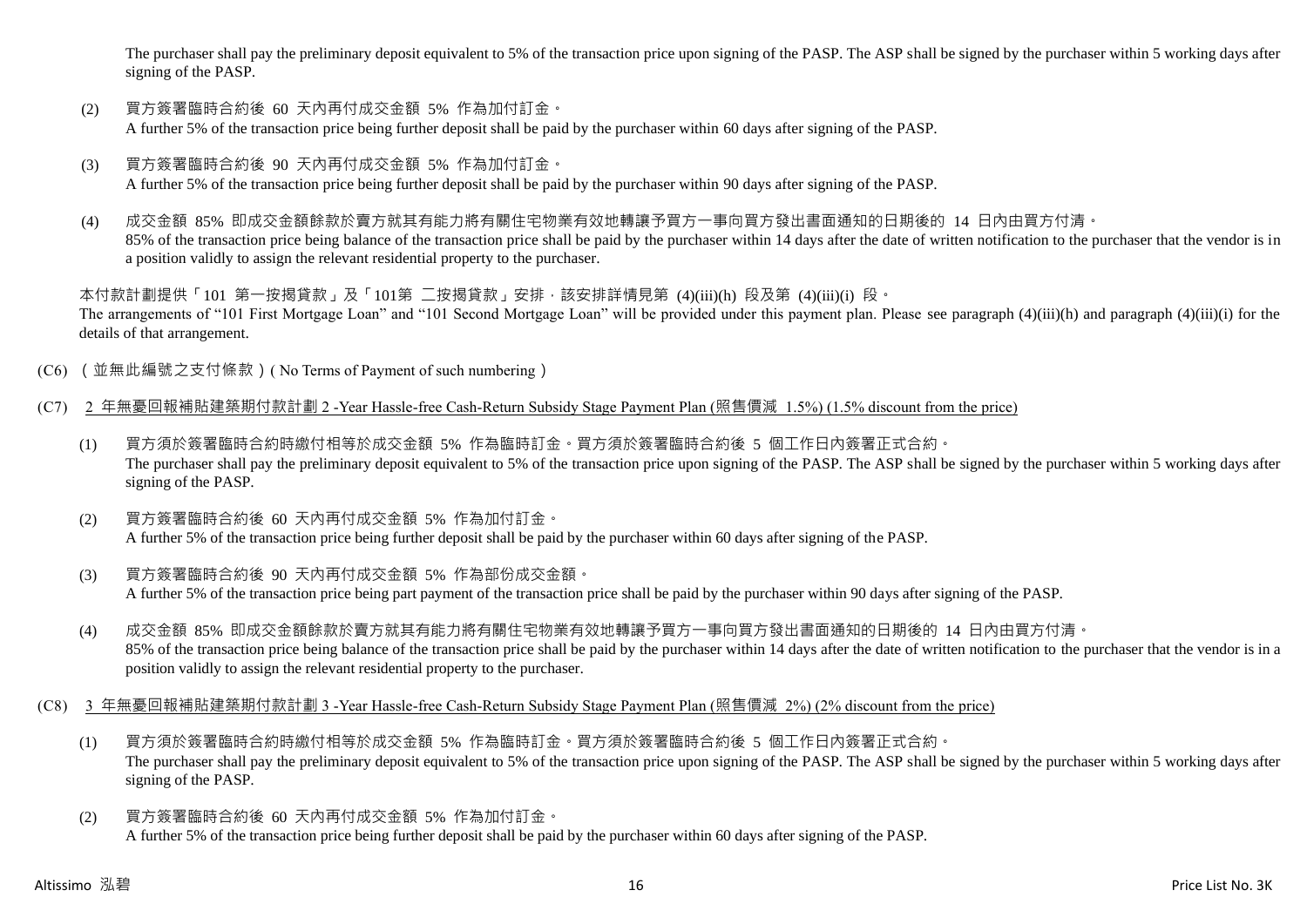(3) 買方簽署臨時合約後 90 天內再付成交金額 5% 作為部份成交金額。

A further 5% of the transaction price being part payment of the transaction price shall be paid by the purchaser within 90 days after signing of the PASP.

(4) 成交金額 85% 即成交金額餘款於賣方就其有能力將有關住宅物業有效地轉讓予買方一事向買方發出書面通知的日期後的 14 日內由買方付清。

85% of the transaction price being balance of the transaction price shall be paid by the purchaser within 14 days after the date of written notification to the purchaser that the vendor is in a position validly to assign the relevant residential property to the purchaser.

# (ii) **售價獲得折扣的基礎**

**The basis on which any discount on the price is available**

- (a) 見 4(i)  $\text{See } 4(i)$ .
- (b) 不適用。 Not applicable.

(c) 「限時置業售價折扣」:於 2020 年 9 月 30 日或之前簽署臨時合約購買本價單中之指明住宅物業之買方可獲額外售價 2%折扣優惠。

(只適用於 5%首置建築期付款計劃、2 年無憂回報補貼建築期付款計劃及 3 年無憂回報補貼建築期付款計劃)

"First Home Purchase Price Discount": An extra 2% discount from the price would be offered to the purchasers who sign the PASP to purchase a specified residential property listed in this price list on or before 30th September 2020.

(Only applicable to 5% Easy-pay Stage Payment Plan, 2 -Year Hassle-free Cash-Return Subsidy Stage Payment Plan and 3 -Year Hassle-free Cash-Return Subsidy Stage Payment Plan)

(d) 員工置業折扣 Staff Purchasing Discount

如買方(或構成買方之任何人士)屬任何「員工合資格人士」,並且沒有委任地產代理就購入住宅物業代其行事,可獲額外 5%售價折扣優惠,折扣優惠受相關公司內部條款約 束。

If the purchaser (or any person comprising the purchaser) is a "Qualified Staff", provided that the purchaser did not appoint any estate agent to act for him/her in the purchase of the residential property, an extra 5% discount on the Price would be offered, subject to the internal regulation of Respective Related Parties.

「員工合資格人士」指碧桂園控股有限公司及其國有限公司及其內屬公司、宏安地產有限公司、位元堂藥業控股有限公司、易易壹金融集團有限公司、中 國農產品交易有限公司或中國建築國際集團及其附屬公司之任何董事、員工及其直系親屬(任何個人的配偶、父母、子女、兄弟及姐妹為該個人之「直系親屬」,惟須提供令 賣方滿意的有關證明文件 以茲證明有關關係,且賣方對是否存在近親關係保留最終決定權)。

"Qualified Staff" means any director or employee (and his/her close family member (a spouse, parent, child, brother and sister of a person is a "close family member" of that person provided that the relevant supporting documents to the satisfaction of the Vendor must be provided to prove the relationship concerned and that the Vendor reserves the final right to decide whether or not such relationship exists)) of any of Country Garden Holdings Company Limited and its subsidiaries, Wang On Group Limited and its subsidiaries, Wang On Properties Limited, Wai Yuen Tong Medicine Holdings Limited, Easy One Financial Group Limited, China Agri-Products Exchange Limited and China State Construction International Holdings Ltd. and its subsidiaries.

買方須在遞交購樓意向登記表格時或前提供令賣方滿意的證據証明其為「員工合資格人士」及(如適用)直系親屬關係,賣方就相關買方是否「員工合資格人士」及(如適 用)存在直系親屬關係有最終決定權,而賣方之決定為最終及對買方具有約束力。

The purchaser shall on or before submission of the Registration of Intent form on the spot provide evidence for proof of being a (if applicable) "Qualified Staff" to the satisfaction of the Vendor and in this respect the Vendor shall have absolute discretion and the Vendor's decision shall be final and binding on the purchaser.

(e) 「管理費」優惠 "Management Fees" Discount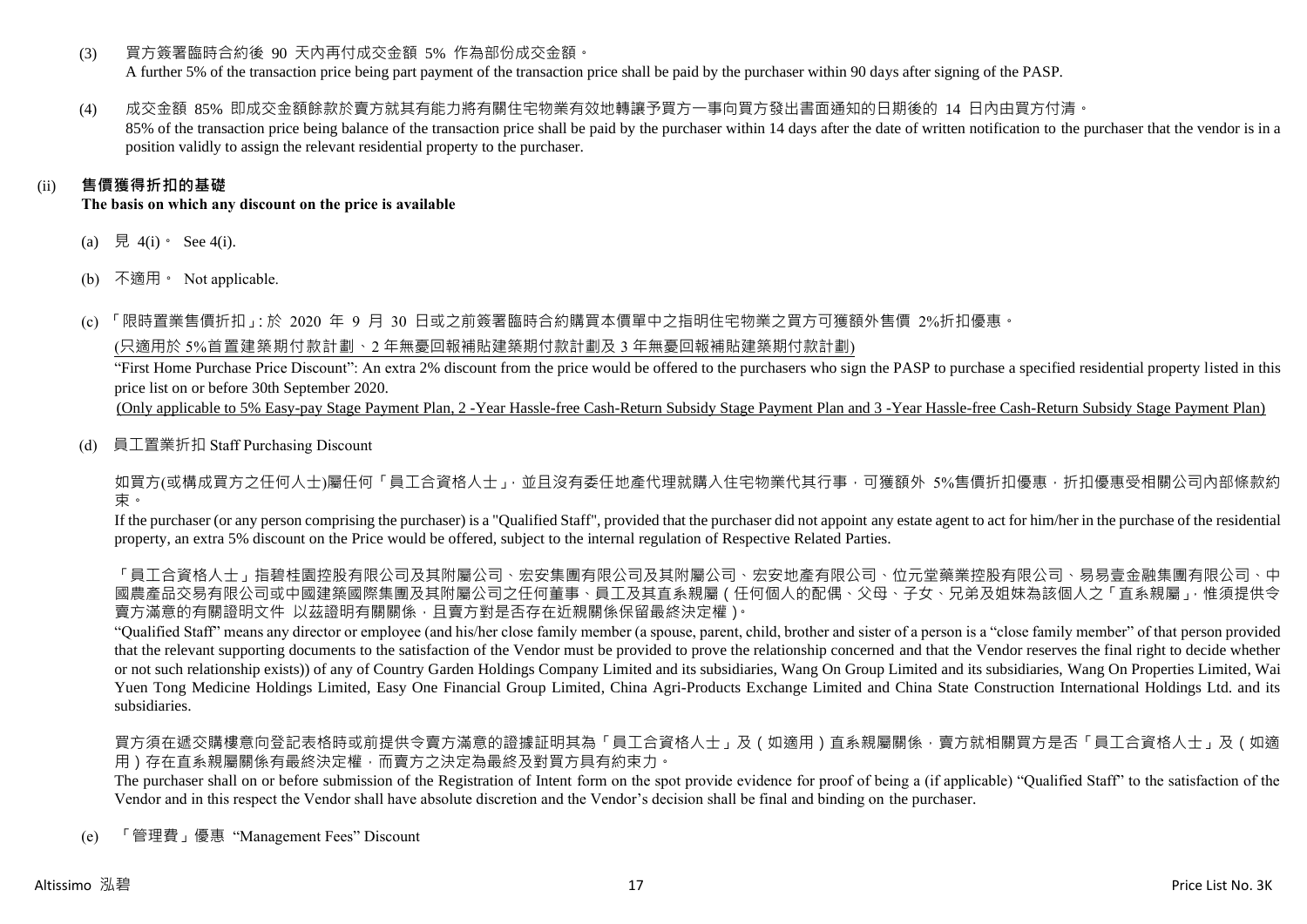於 2020 年 6 月 30 日或之前 · 首 10 名簽署臨時合約購買發展項目住宅物業(不論列於本價單或任何其他價單內)之買方 · 可享有下列售價折扣優惠作為「管理費」優惠: The first ten  $(10)$  purchasers who purchase the specified residential properties in the Development and sign the PASP thereof on or before 30<sup>th</sup> June 2020 (whether the specified residential property is included in this price list or any other price lists) will enjoy the "Management Fees" Discount as listed below as discount on the Price:

- (1) 每個一房住宅物業:港幣 \$98,000;或 For each one-bedroom residential property purchased: HK\$98,000; or
- (2) 每個二房住宅物業住宅物業:港幣 \$138,000;或 For each two-bedroom residential property purchased: HK\$138,000; or
- (3) 每個三房住宅物業住宅物業:港幣 \$218,000。 For each three-bedroom residential property purchased: HK\$218,000.

為免生疑,賣方並不就買方完成買賣後須繳付的管理費金額及其他費用作出任何明示或隱含之要約、陳述、承諾或保證。管理費金額以發展項目管理人決定為準。 For the avoidance of doubt, the Vendor does not make any express or implied representation, promise or warranty in relation to the amount of management fees and other charges payable by the purchases after completion of the sale and purchase. The amount of management shall be subject to the determination by the Manager of the Development.

(f) 「現樓開放月特別優惠」 "Property-Viewing Opening" Discount

於 2020 年 5 月 20 日起 ·首 20 名簽署臨時合約購買發展項目住宅物業 ( 不論列於本價單或任何其他價單內 ) 之買方 · 可享有下列售價折扣優惠作為「現樓開放月特 別優惠」優惠:

The first twenty (20) purchasers who purchase the specified residential properties in the Development and sign the PASP thereof from 20<sup>th</sup> May 2020 (whether the specified residential property is included in this price list or any other price lists) will enjoy the "Property-Viewing Opening" Discount as listed below as discount on the Price:

- (1) 每個一房住宅物業:港幣 \$66,000;或 For each one-bedroom residential property purchased: HK\$66,000; or
- (2) 每個二房住宅物業住宅物業:港幣 \$88,000;或 For each two-bedroom residential property purchased: HK\$88,000; or
- (3) 每個三房住宅物業住宅物業:港幣 \$168,000。 For each three-bedroom residential property purchased: HK\$168,000.
- (g) "Countrygardenhk" Instagram 帳戶跟隨優惠 "Countrygardenhk" Instagram Account Follows' Discount

凡於簽署臨時買賣合約前跟隨"countrygardenhk" Instagram 帳戶的買家,可獲 1% 售價折扣優惠。 A 1% discount from the Price would be offered to a Purchaser who has followed the "countrygardenhk" Instagram account before signing the Preliminary Agreement for Sale and Purchase.

# (iii) **可就購買發展項目中的指明住宅物業而連帶獲得的任何贈品、財務優惠或利益**

**Any gift, or any financial advantage or benefit, to be made available in connection with the purchase of a specified residential property in the Development**

(a) 見 4(i) 及 4(ii)。 See 4(i) and 4(ii)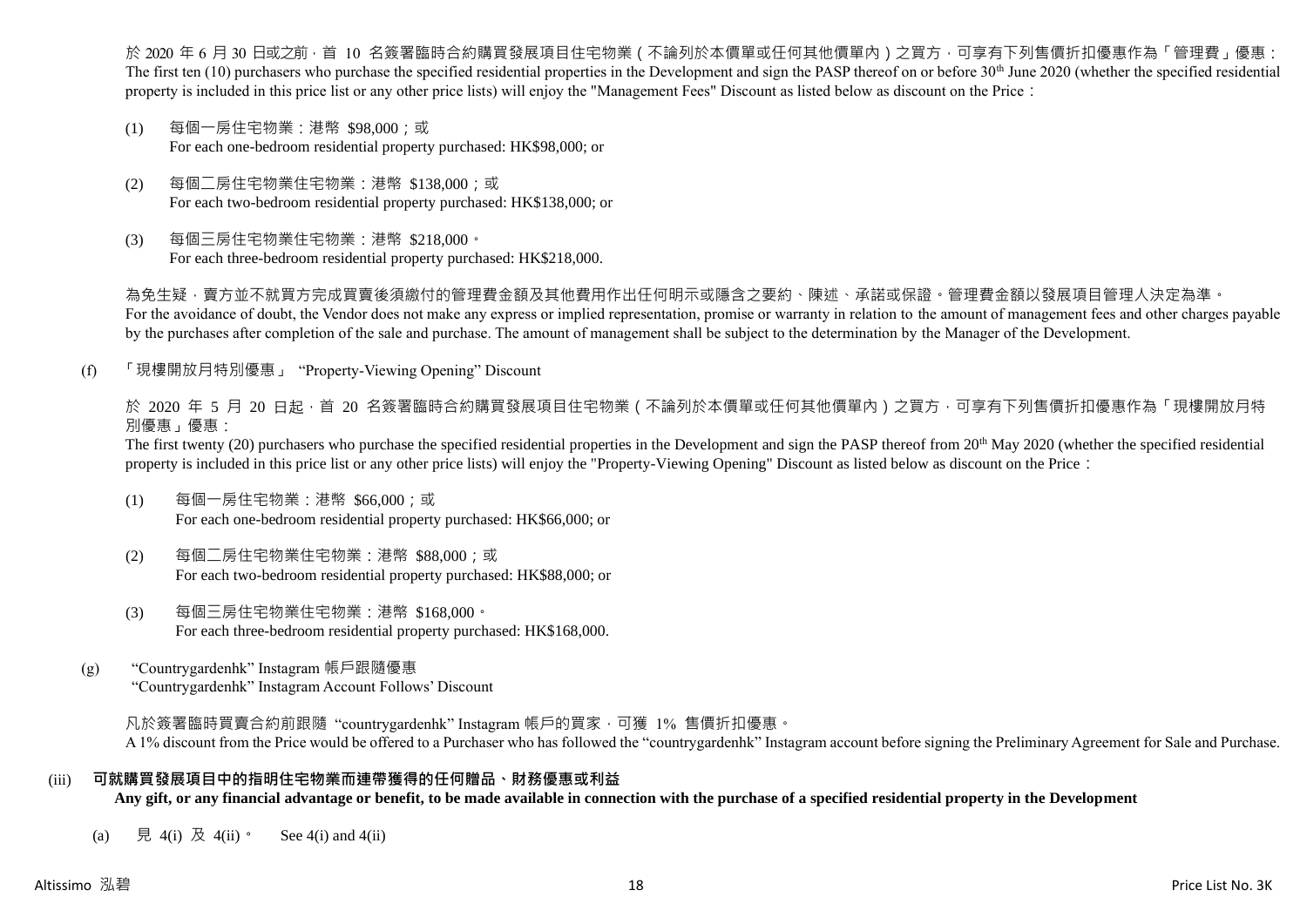(b) 「成交金額 75% 第一按揭」 "First Mortgage for 75% of the transaction price"

# **只適用於第( 4)(i)(A3)、第 (4)(i)(C2) 段及第 (4)(i)(C4) 段之付款計劃。** Only applicable to the payment plan under paragraphs  $(4)(i)(A3)$ ,  $(4)(i)(C2)$  and  $(4)(i)(C4)$ .

買方可向賣方介紹之財務機構或賣方指定的其它公司 (「介紹之第一承按人」) 申請最高達成交金額之 75% 之第一按揭 (「第一按揭貸款」)。第一按揭貸款及其申請受 以下條款及條件規限:

The purchaser may apply to the financial institution referred by the Vendor or any other company designated by the Vendor (the "Referred First Mortgagee") for first mortgage with a maximum loan amount equivalent to 75% of the transaction price (the "First Mortgage Loan"). The First Mortgage and its application are subject to the following terms and conditions:

(1) 買方必須於付清成交金額餘款之日起計最少 60 日前以指定的申請書向介紹之第一承按人申請第一按揭貸款。

The purchaser shall by prescribed form apply to the Referred First Mortgagee for the First Mortgage Loan, not less than 60 days before the due date of payment of the balance of the transaction price.

- (2) 買方須依照介紹之第一承按人之要求提供足夠之入息證明文件。 The purchaser shall provide sufficient proof of income in accordance with the requirements of the Referred First Mortgagee.
- (3) 買方須以所購之發展項目住宅物業之第一衡平法按揭及第一法定按揭作抵押。 The First Mortgage Loan shall be secured by a first equitable mortgage and a first legal mortgage over the residential property in the Development purchased by the purchaser.
- (4) 第一按揭貸款年期最長為 25 年。 The maximum tenor of the First Mortgage Loan shall not exceed 25 years.
- (5) 第一按揭貸款首 24 個月之年利率以介紹之第一承按人引用之最優惠利率 (P) 減 2% (P 2%) 計算。其後的年利率以最優惠利率加 2.375% (P + 2.375%) 計算。P 為 浮動利率,於本價單日期 P 為每年 5.375%。最終按揭利率以介紹之第一承按人審批結果而定,賣方並無就其作出,亦不得被視為就其作出任何不論明示或隱含之陳 述、承諾或保證。

The interest rate of the first 24 months of the First Mortgage Loan shall be Prime Rate (P) quoted by the Referred First Mortgagee minus 2% (P-2%). The interest rate for the rest of the term of the First Mortgage Loan shall be Prime Rate (P) plus 2.375% (P+2.375%). P is subject to fluctuation. P as at the date of this price list is 5.375% per annum. The final mortgage rate will be subject to final approval by the Referred First Mortgagee. No representation, undertaking or warranty, whether express or implied, is given, or shall be deemed to have been given by the Vendor in respect thereof.

(6) 第一按揭貸款之文件必須由介紹之第一承按人指定之律師行辦理,並由買方負責有關律師費用及其他開支。

All legal documents in relation to the First Mortgage Loan must be prepared by the solicitors' firm designated by the Referred First Mortgagee. All legal costs and other expenses incurred shall be paid by the Purchaser.

(7) 買方於決定選擇此安排前,請先向介紹之第一承按人查詢清楚按揭條款及條件、批核條件及申請手續。

The purchaser is advised to enquire with the Referred First Mortgagee on details of the terms and conditions of the mortgage, approval conditions and application procedures of the First Mortgage before choosing this arrangement.

- (8) 第一按揭貸款條款及批核條件僅供參考,介紹之第一承按人保留不時更改第一按揭貸款條款及批核條件的權利。 The terms and conditions and approval conditions of the First Mortgage Loan are for reference only, the Referred First Mortgagee reserves the right to change the terms and conditions and approval conditions of the First Mortgage Loan from time to time as it sees fit.
- (9) 有關第一按揭貸款之批核與否及借貸條款以介紹之第一承按人之最終決定為準,與賣方無關,目於任何情況賣方均無需為此負責。賣方並無或不得被視為就第一按揭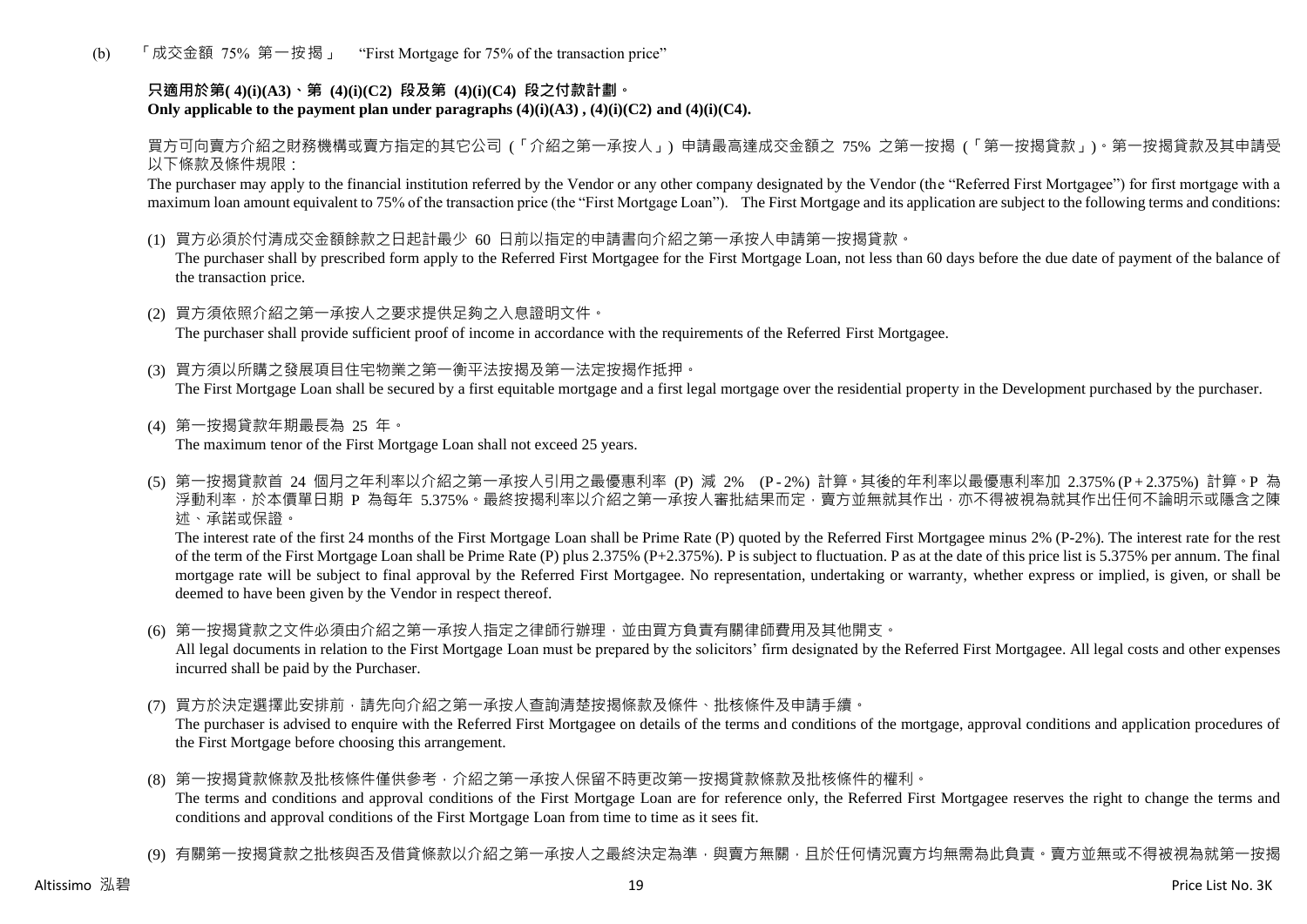貨款之按揭條款及條件以及申請之批核作出任何不論明示或隱含之陳述、承諾或保證。不論貸款獲批與否,買方仍須按正式合約完成交易及付清成交金額餘款。 The terms and conditions and the approval of applications for the First Mortgage Loan are subject to the final decision of the Referred First Mortgagee, and are not related to the Vendor (who shall under no circumstances be responsible therefor). No representation, undertaking or warranty, whether express or implied, is given, or shall be deemed to have been given by Vendor in respect of the terms and conditions and the approval of applications for the First Mortgage Loan. Regardless the First Mortgage Loan is granted or not, the purchaser(s) shall complete the sale and purchase in accordance with the ASP and pay the balance of the transaction price.

(c) 「成交金額 10% 第二按揭」 "Second Mortgage for 10% of the transaction price"

# **只適用於 第(4)(i)(C4) 段之付款計劃。**

**Only applicable to the payment plans under paragraphs (4)(i)(C4).**

買方可向賣方介紹之財務機構或賣方指定的其它公司 (「介紹之第二承按人」) 申請最高達成交額之 10% 之第二按揭,基本條款如下:

The Purchaser may apply to the financial institution referred by the Vendor or any other company designated by the Vendor (the "Referred Second Mortgagee") for second mortgage with a maximum loan amount equivalent to 10% of the transaction price (the "Second Mortgage"). The Second Mortgage and its application are subject to the following terms and conditions:

(1) 買方必須於付清成交金額餘款之日起計最少 60 日前以指定的申請書向介紹之第二承按人申請按揭貸款。

The purchaser(s) shall by prescribed form apply to the Referred Second Mortgagee for mortgage loan, not less than 60 days before the due date of payment of the balance of the transaction price.

- (2) 買方須依照介紹之第二承按人之要求提供足夠之入息證明文件。 The purchaser shall provide sufficient proof of income in accordance with the requirements of the Referred Second Mortgagee.
- (3) 第二按揭貸款年期最長為 5 年或與第一按揭貸款同等年期,以較短者為準 The maximum tenor of second mortgage loan shall be 5 years or the same tenor of first mortgage loan, whichever is the shorter.
- (4) 第二按揭首 24 個月之年利率以介紹之第二承按人引用之最優惠利率 (P) 減 2.75% (P 2.75%) 計算。其後的年利率以最優惠利率 (P) 加 2.375% (P + 2.375%) 計算。 P 為浮動利率,於本價單日期 P 為每年 5.375%。最終按揭利率以介紹之第二承按人審批結果而定,賣方並無就其作出,亦不得被視為就其作出任何不論明示或隱含 之陳述、承諾或保證。

The interest rate of the first 24 months of the Second Mortgage shall be Prime Rate (P) quoted by the Referred Second Mortgagee minus 2.75% (P-2.75%). The interest rate for the rest of the term of the Second Mortgage shall be Prime Rate (P) plus 2.375% (P+2.375%). P is subject to fluctuation. P as at the date of this price list is 5.375% per annum. The final mortgage rate will be subject to final approval by the Referred Second Mortgagee. No representation, undertaking or warranty, whether express or implied, is given, or shall be deemed to have been given by the Vendor in respect thereof.

- (5) 第二按揭貸款最高金額為成交金額的 10%,惟第一按揭貸款及第二按揭貸款總金額不可超過成交金額或有關住宅物業的估價 (以較低者為準) 的 85%。 The maximum second mortgage loan amount shall be 10% of the transaction price, but the total amount of the first mortgage loan and the second mortgage loan together shall not exceed 85% of the transaction price or the valuation of the relevant residential property, whichever is the lower.
- (6) 第一按揭貸款銀行須為介紹之第二承按人所指定之銀行,買方並須首先得到該銀行書面同意辦理第二按揭貸款。 The first mortgagee bank shall be one which is nominated by the Referred Second Mortgagee. The purchaser(s) shall obtain the prior written consent from the first mortgagee bank for the application of second mortgage loan.
- (7) 第一按揭貸款及第二按揭貸款申請將由有關承按機構獨立處理。

The applications for first mortgage loan and the second mortgage loan will be processed by the relevant mortgagees independently.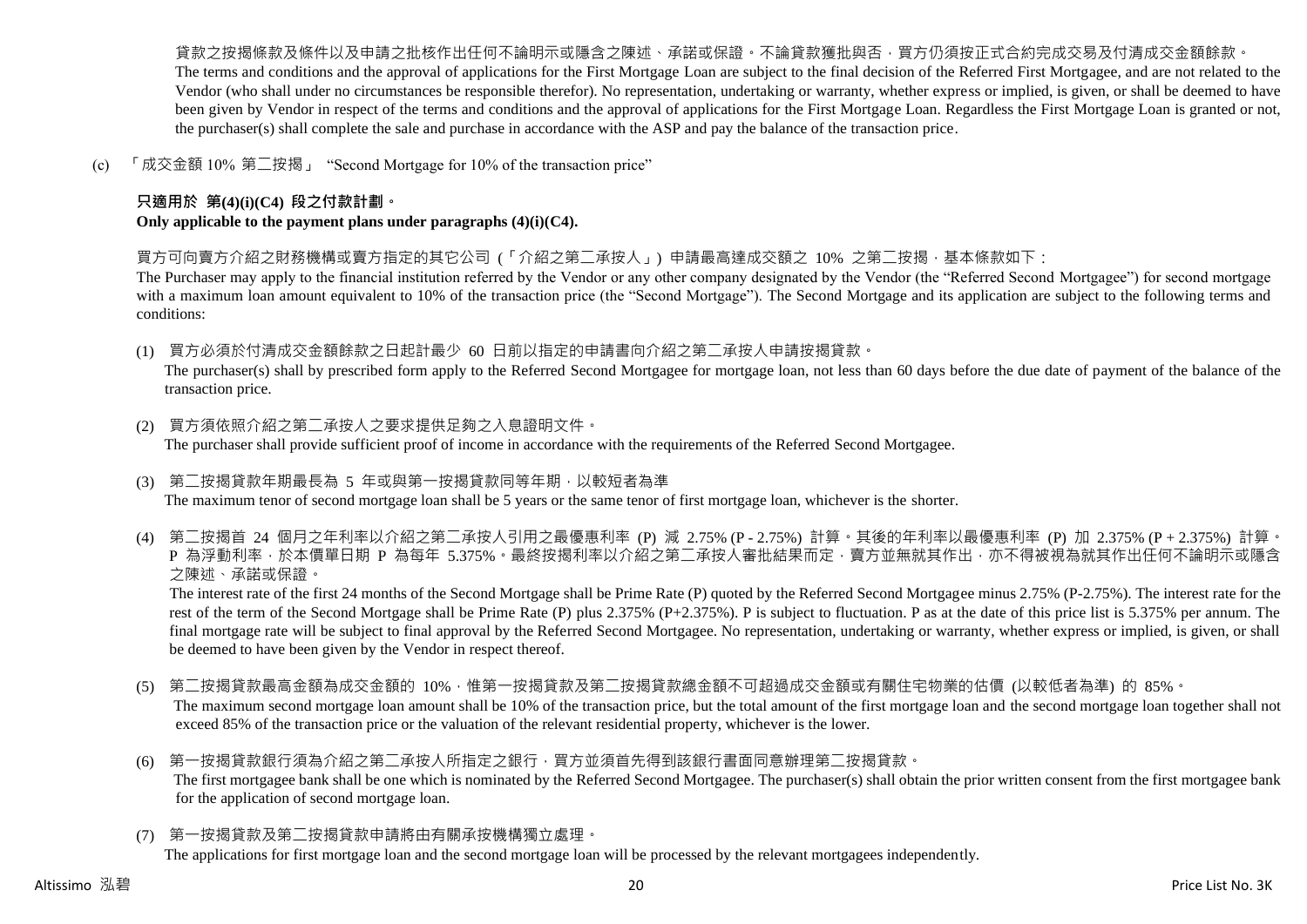(8) 所有第二按揭貸款及其相關擔保之法律文件必須由介紹之第二承按人指定律師行辦理,買方及其擔保人 (如有) 須支付所有第二按揭貸款及其擔保相關之律師費及雜 費。

All legal documents of the second mortgage loan and its related guarantee shall be handled by the solicitors designated by the Referred Second Mortgagee and all legal costs and disbursement relating thereto shall be borne by the purchaser(s) and his/her/their guarantor(s) (if any).

(9) 第二按揭貸款批出與否及其條款,介紹之第二承按人有最終決定權,其決定與賣方無關,賣方亦無需為此負責。不論貸款獲批與否,買方仍須按正式合約完成交易及付 清成交金額餘款。

The approval or disapproval of the second mortgage loan and terms thereof are subject to the final decision of the Referred Second Mortgagee. The decision is not related to the vendor and the vendor shall not be responsible therefor. Regardless the loan is granted or not, the purchaser(s) shall complete the sale and purchase in accordance with the ASP and pay the balance of the transaction price.

(10) 第二按揭貸款受其他條款及細則約束。

The second mortgage loan is subject to other terms and conditions.

(d) 「成交金額 30% 第二按揭」 "Second Mortgage for 30% of the transaction price"

### **只適用於第 (4)(i)(C6) 段之付款計劃。 Only applicable to the payment plans under paragraphs (4)(i)(C6).**

買方可向賣方介紹之財務機構或賣方指定的其它公司 (「介紹之第二承按人」) 申請最高達成交額之 30% 之第二按揭 · 基本條款如下:

The Purchaser may apply to the financial institution referred by the Vendor or any other company designated by the Vendor (the "Referred Second Mortgagee") for second mortgage with a maximum loan amount equivalent to 30% of the transaction price (the "Second Mortgage"). The Second Mortgage and its application are subject to the following terms and conditions:

(1) 買方必須於付清成交金額餘款之日起計最少 60 日前以指定的申請書向介紹之第二承按人申請按揭貸款。

The purchaser(s) shall by prescribed form apply to the Referred Second Mortgagee for mortgage loan, not less than 60 days before the due date of payment of the balance of the transaction price.

- (2) 買方須依照介紹之第二承按人之要求提供足夠之入息證明文件。 The purchaser shall provide sufficient proof of income in accordance with the requirements of the Referred Second Mortgagee.
- (3) 第二按揭貸款年期最長為 5 年或與第一按揭貸款同等年期,以較短者為準 The maximum tenor of second mortgage loan shall be 5 years or the same tenor of first mortgage loan, whichever is the shorter.
- (4) 第二按揭首 24 個月之年利率以介紹之第二承按人引用之最優惠利率 (P) 減 2.75% (P 2.75%) 計算。其後的年利率以最優惠利率 (P) 加 2.375% (P + 2.375%) 計算。 P 為浮動利率,於本價單日期 P 為每年 5.375%。最終按揭利率以介紹之第二承按人審批結果而定,賣方並無就其作出,亦不得被視為就其作出任何不論明示或隱含 之陳述、承諾或保證。

The interest rate of the first 24 months of the Second Mortgage shall be Prime Rate (P) quoted by the Referred Second Mortgagee minus 2.75% (P-2.75%). The interest rate for the rest of the term of the Second Mortgage shall be Prime Rate (P) plus 2.375% (P+2.375%). P is subject to fluctuation. P as at the date of this price list is 5.375% per annum. The final mortgage rate will be subject to final approval by the Referred Second Mortgagee. No representation, undertaking or warranty, whether express or implied, is given, or shall be deemed to have been given by the Vendor in respect thereof.

(5) 第二按揭貸款最高金額為成交金額的 30%,惟第一按揭貸款及第二按揭貸款總金額不可超過成交金額或有關住宅物業的估價 (以較低者為準) 的 80%。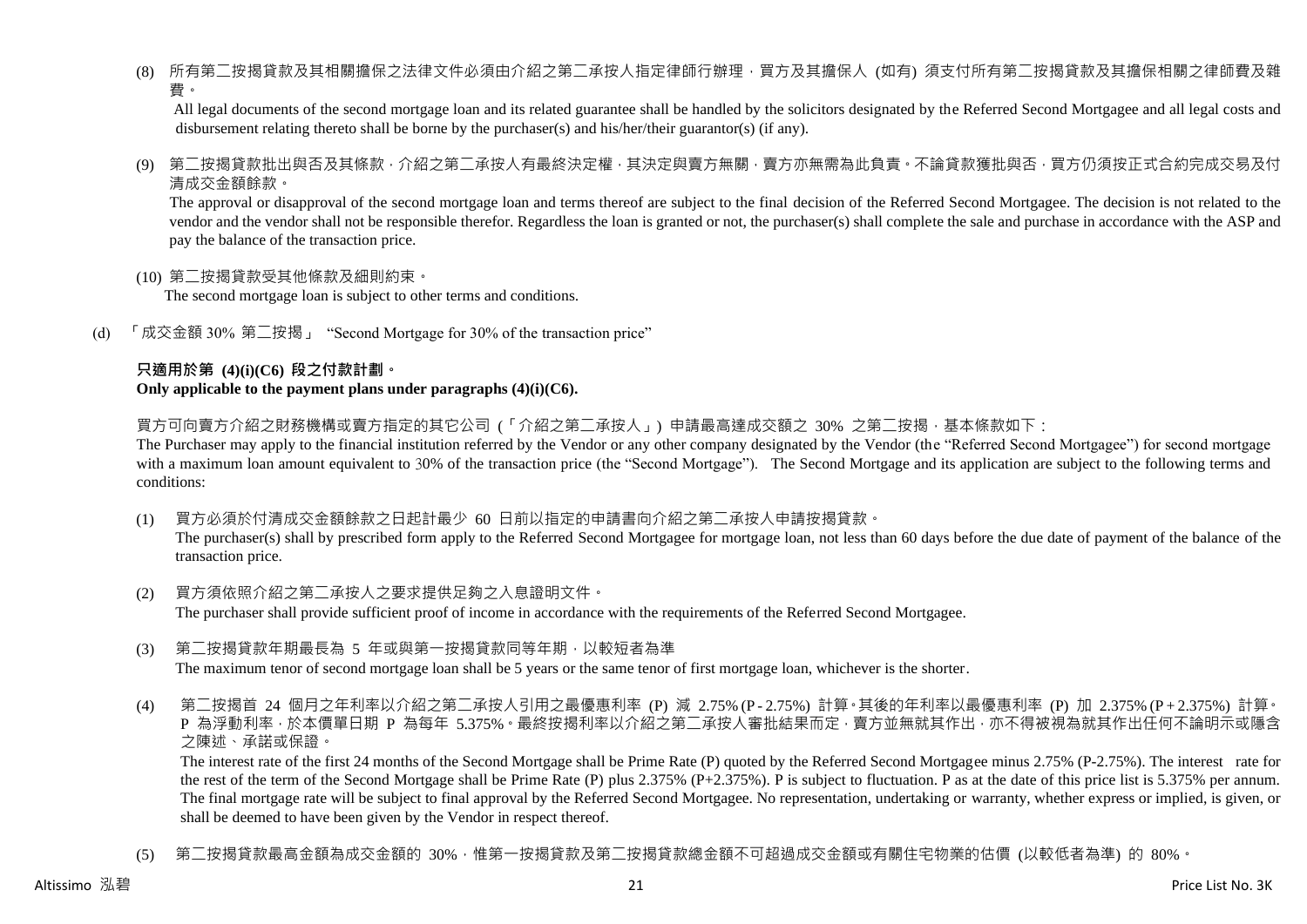The maximum second mortgage loan amount shall be 30% of the transaction price, but the total amount of the first mortgage loan and the second mortgage loan together shall not exceed 80% of the transaction price or the valuation of the relevant residential property, whichever is the lower.

(6) 第一按揭貸款銀行須為介紹之第二承按人所指定之銀行,買方並須首先得到該銀行書面同意辦理第二按揭貸款。

The first mortgagee bank shall be one which is nominated by the Referred Second Mortgagee. The purchaser(s) shall obtain the prior written consent from the first mortgagee bank for the application of second mortgage loan.

(7) 第一按揭貸款及第二按揭貸款申請將由有關承按機構獨立處理。 The applications for first mortgage loan and the second mortgage loan will be processed by the relevant mortgagees independently.

(8) 所有第二按揭貸款及其相關擔保之法律文件必須由介紹之第二承按人指定律師行辦理,買方及其擔保人 (如有) 須支付所有第二按揭貸款及其擔保相關之律師費及雜 費。

All legal documents of the second mortgage loan and its related guarantee shall be handled by the solicitors designated by the Referred Second Mortgagee and all legal costs and disbursement relating thereto shall be borne by the purchaser(s) and his/her/their guarantor(s) (if any).

(9) 第二按揭貸款批出與否及其條款,介紹之第二承按人有最終決定權,其決定與賣方無關,賣方亦無需為此負責。不論貸款獲批與否,買方仍須按正式合約完成交易及 付清成交金額餘款。

The approval or disapproval of the second mortgage loan and terms thereof are subject to the final decision of the Referred Second Mortgagee. The decision is not related to the vendor and the vendor shall not be responsible therefor. Regardless the loan is granted or not, the purchaser(s) shall complete the sale and purchase in accordance with the ASP and pay the balance of the transaction price.

- (10) 第二按揭貸款受其他條款及細則約束。 The second mortgage loan is subject to other terms and conditions.
- (e) 「首 2 年每年 3 厘回報補貼優惠」 "First Two Year Return Subsidy at 3% p.a. Benefit "

# **只適用於選擇支付計劃 (4)(i)(C7) 的買方。**

# **Only applicable to the payment plans under paragraphs (4)(i)(C7).**

受限於相關交易文件條款及條件 (包括但不限於買方須依照買賣合約訂定的日期付清每一期樓款及售價餘款#,由完成買賣日翌日起計為期 2 年,買方每月可獲一筆現金 補貼,每月補貼金額相等於售價乘以 3% 除以 12。於上述補貼期間,現金補貼將於每月的第一個工作天存入買方於香港持牌銀行開立之戶口 (或以其他由賣方決定的方 式支付)。

Subject to the terms and conditions of the relevant transaction documents (including without limitation that the Purchaser shall settle each part payment and the balance of the Purchase Price<sup>#</sup> according to the respective dates stipulated in the agreement for sale and purchase), monthly subsidy will be given to the Purchaser for a two-year period from the date immediately after the Completion Date. The amount of the monthly subsidy is equivalent to the Purchase Price times 3% divide by 12 months. The monthly subsidy will be deposited directly into the purchaser's bank account maintained with a licenced bank in Hong Kong (or in any other manner as the Vendor may decide) on the 1st working day of each calendar month during the aforesaid subsidy period.

- 以賣方代表律師實際收到款項日期計算
- # the actual date of payment(s) received by the Vendor's solicitors shall be considered as the date of settlement of payment by the Purchaser.
- (f) 「首 3 年每年 2 厘回報補貼優惠」 "First Three Year Return Subsidy at 2% p.a. Benefit "

# **只適用於選擇支付計劃 (4)(i)(C8) 的買方。**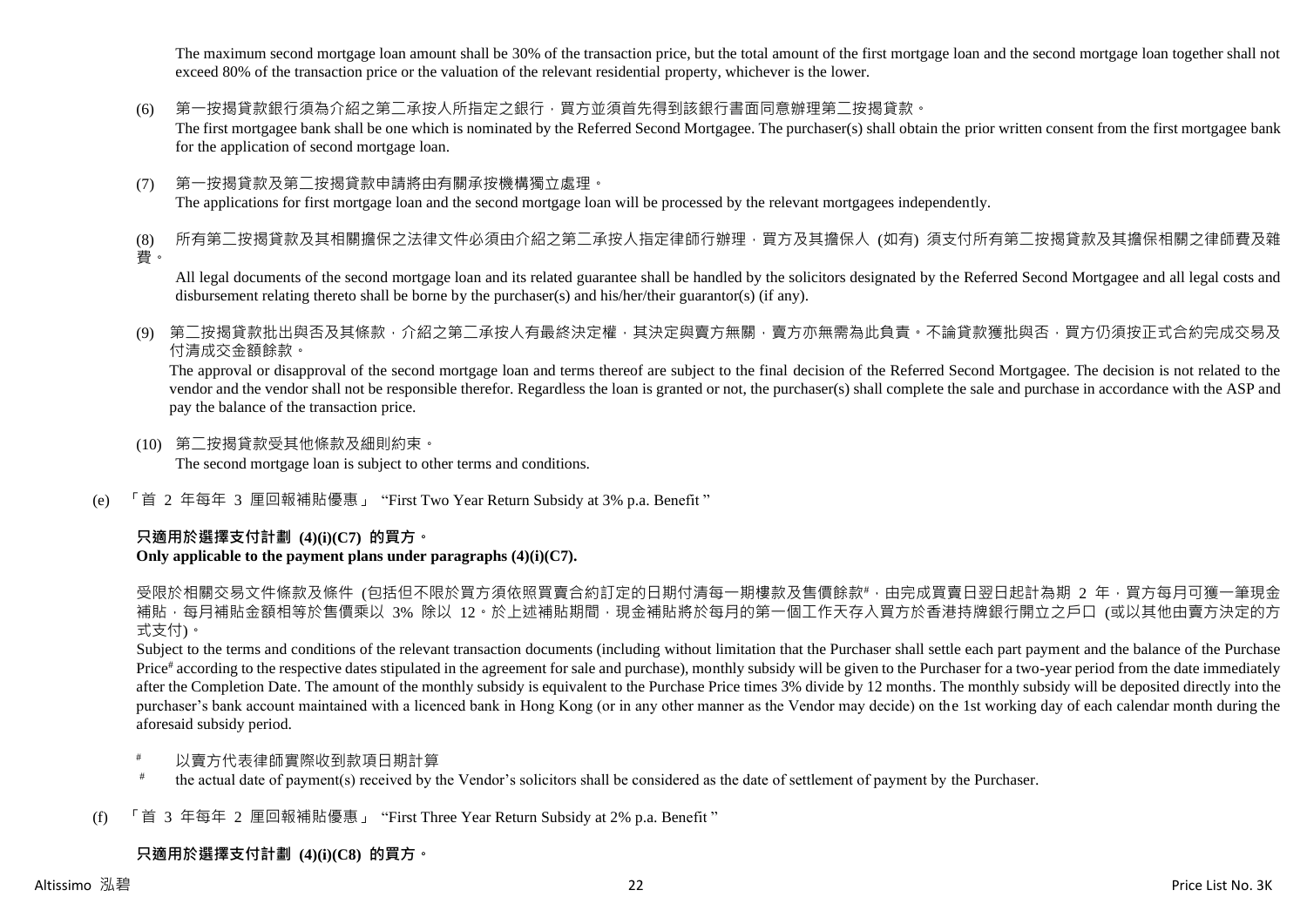## **Only applicable to the payment plans under paragraphs (4)(i)(C8).**

受限於相關交易文件條款及條件 (包括但不限於買方須依照買賣合約訂定的日期付清每一期樓款及售價餘款#,由完成買賣日翌日起計為期 3 年,買方每月可獲一筆現金 補貼,每月補貼金額相等於售價乘以 2% 除以 12。於上述補貼期間,現金補貼將於每月的第一個工作天存入買方於香港持牌銀行開立之戶口 (或以其他由賣方決定的方 式支付)。

Subject to the terms and conditions of the relevant transaction documents (including without limitation that the Purchaser shall settle each part payment and the balance of the Purchase Price<sup>#</sup> according to the respective dates stipulated in the agreement for sale and purchase), monthly subsidy will be given to the Purchaser for a three-year period from the date immediately after the Completion Date. The amount of the monthly subsidy is equivalent to the Purchase Price times 2% divide by 12 months. The monthly subsidy will be deposited directly into the purchaser's bank account maintained with a licenced bank in Hong Kong (or in any other manner as the Vendor may decide) on the 1st working day of each calendar month during the aforesaid subsidy period.

- 以賣方代表律師實際收到款項日期計算
- # the actual date of payment(s) received by the Vendor's solicitors shall be considered as the date of settlement of payment by the Purchaser.

# (g) 提前收樓裝修優惠 Early Occupation for Fitting-out Benefit

買方可選擇獲取提前收樓裝修優惠 (「該優惠」)。買方如決定選擇獲取該優惠,在付清全部成交金額的前提下,可於 2020 年 8 月 1 日或之後向賣方提出書面申請該優惠。 在賣方批准申請後,買方須簽署有關在所購住宅物業買賣成交前佔用該物業之許可協議(「許可協議」)(格式及內容由賣方訂明,買方不得要求任何修改),主要條款如下: The Purchaser may opt for obtaining the Early Occupation for Fitting-out Benefit (the "Benefit"). If the Purchaser decides to opt for obtaining the Benefit, then on the condition that the Purchaser has fully paid all the transaction price, the Purchaser may submit written application to the Vendor for the Benefit on or after 1<sup>st</sup> August 2020. Once the application is approved by the Vendor, the Purchaser shall execute a Licence Agreement (the "Licence Agreement") for occupation of the residential property purchased before completion of sale and purchase of the same (in such form and substance as the Vendor may prescribe and the Purchaser shall not request any amendment thereto), the principal terms of which are as follows:

(1) 許可佔用期由賣方就有關發展項目之佔用許可證已發出且賣方能將該住宅物業交予買方一事向買方發出書面通知的日期後第 60 日開始,至該住宅物業買賣之成交日期 為止;

The licence period shall commence from the 60<sup>th</sup> day after the date of the Vendor's written notice to the Purchaser that the Occupation Permit in respect of the Development has been issued and that the Vendor is in a position to hand over the residential property to the Purchaser, and until the date of completion of sale and purchase of the residential property;

(2) 許可佔用期内,買方只可就該住宅物業進行裝修工程。買方不得遷入居住該住宅物業,亦不得容許或容忍他人遷入居住該住宅物業。 The user of the residential property during the licence period shall be limited to fitting-out works of the residential property only. The Purchaser shall not reside in the residential property nor shall permit or suffer other person(s) to reside therein.

- (3) 許可佔用期之許可費用金額為港幣 10 元,於簽署許可協議時支付。 The licence fee during the licence period shall be HK\$10.00, payable upon signing of the Licence Agreement.
- (4) 買方必須負責繳付許可協議之印花稅裁定費及印花稅 (如有)、準備和簽署許可協議所需之所有律師費。賣方將負責繳付許可佔用期內該住宅物業之管理費、差餉、地 租、公用事業服務收費、公用事業服務按金及其它開支等(如有)。

The Purchaser shall be responsible to pay for the stamp duty adjudication fee and stamp duty (if any) on the Licence Agreement, the legal costs for the preparation and execution of the Licence Agreement. The Vendor will be responsible to pay for the management fees, government rates and rents, utilities charges, utilities deposits and all other outgoings, etc. (if any) of the residential property during the licence period.

詳情以相關交易文件條款作準。

Subject to the terms and conditions of the relevant transaction documents.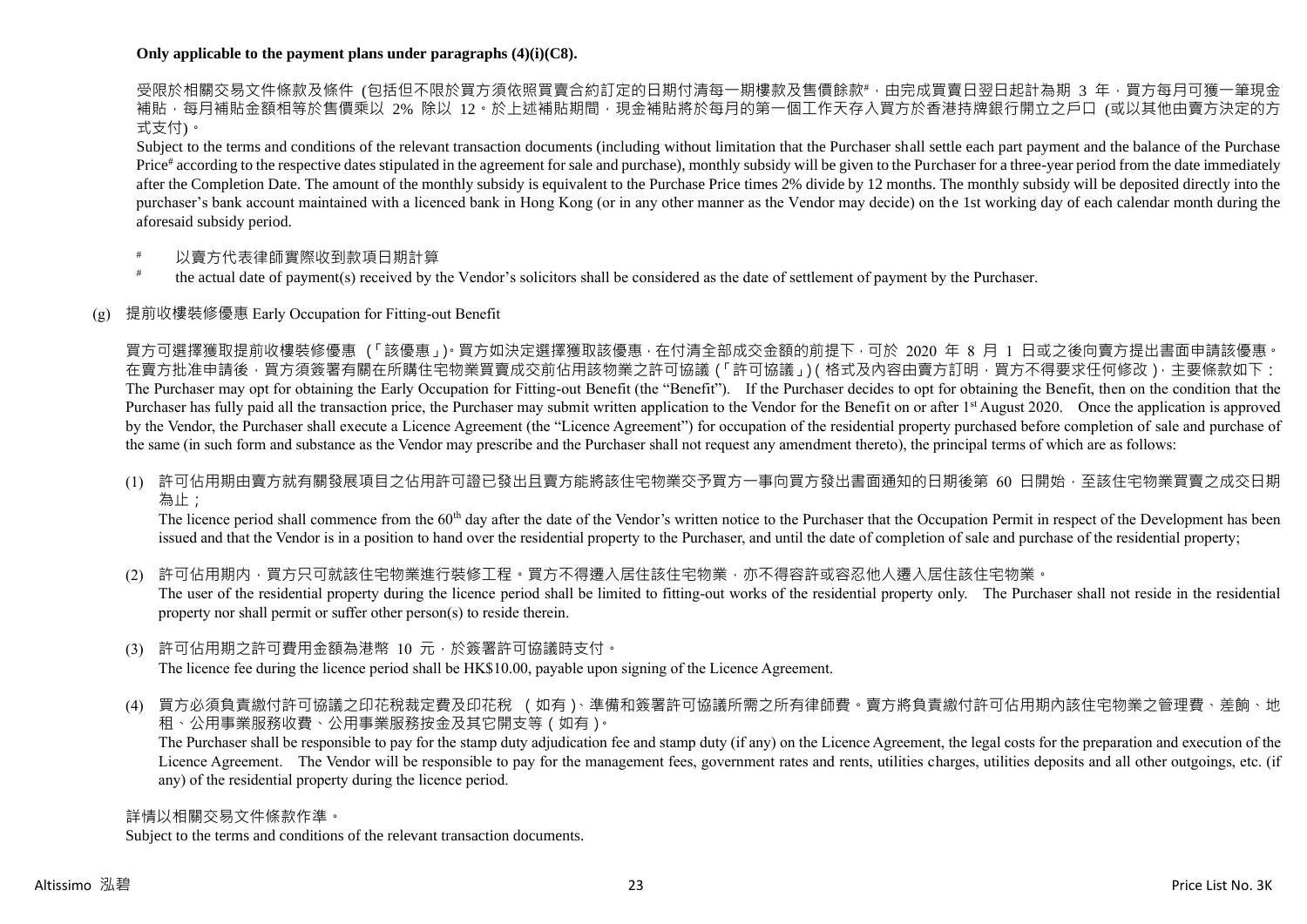# **只適用於成交金額不少於港幣10,000,000元,及選用第 (4)(i)(A) 段或第 (4)(i)(C5) 段之付款計劃。**

**Only applicable to the transaction price not less than HK\$10,000,000, and payment plans under paragraphs (4)(i)(A) or payment plans under paragraphs (4)(i)(C5) .**

# **只適用於屬自然人的買方。**

# **Only applicable to purchasers who are natural persons.**

買方可向賣方介紹之財務機構或賣方指定的其它公司 (「介紹之第一承按人」) 申請最高達成交金額之 70% 之第一按揭 (「101 第一按揭貸款」)。101 第一按揭貸款及其申 請受以下條款及條件規限:

The purchaser may apply to the financial institution referred by the Vendor or any other company designated by the Vendor (the "Referred First Mortgagee") for first mortgage with a maximum loan amount equivalent to 70% of the transaction price (the "101 First Mortgage Loan"). 101 First Mortgage Loan and its application are subject to the following terms and conditions:

(1) 買方必須於買賣合約內訂明的付清成交金額餘額之日前最少 75 日書面向介紹之第一承按人申請 101 第一按揭貸款。

The purchaser shall make a written application to the Referred First Mortgagee for 101 First Mortgage Loan not less than 75 days before the date of settlement of the balance of the transaction price as specified in the agreement for sale and purchase.

(2) 如買方選用 (4)(i)(A) 段之付款計劃並申請 101 第一按揭貸款,成交金額將會增加 3.5%,買方必須於申請時向賣方繳付 (a) 截至申請日期當日按照買賣合約訂明及按新 成交金額計算之應付部份與 (b) 原來成交金額已付部份之差額;如買方選用 (4)(i)(C5) 段之付款計劃並申請 101 第一按揭貸款,成交金額將會增加 2%,買方必須於申請 時向賣方繳付 (a) 截至申請日期當日按照買賣合約訂明及按新成交金額計算之應付部份與 (b) 原來成交金額已付部份之差額。為免存疑,更改後之成交金額將以進位到最 接近的千位數計算。買方亦須就此簽立一份有關住宅物業之補充合約以更改成交金額及支付條款,有關之律師費用及雜費概由買方負責。 If payment plan under paragraph  $(4)(i)(A)$  is opted by the purchaser and the purchaser applies for the 101 First Mortgage Loan, the transaction price shall be increased by 3.5% and

the difference between (a) amount payable under the ASP calculated by reference to the new transaction price as at the date of application and (b) amount of original transaction price paid by the purchaser shall be payable by the purchaser to the Vendor upon application. If payment plan under paragraph  $(4)(i)(C5)$  is opted by the purchaser and the purchaser applies for the 101 First Mortgage Loan, the transaction price shall be increased by 2% and the difference between (a) amount payable under the ASP calculated by reference to the new transaction price as at the date of application and (b) amount of original transaction price paid by the purchaser shall be payable by the purchaser to the Vendor upon application. For avoidance of doubt, the new transaction price will be rounded up to the nearest thousand. The purchaser shall also sign a supplemental agreement in respect of the residential property to vary the transaction price and the terms of payment, all relevant legal costs and disbursements of which shall be borne by the purchaser solely.

(3) 如買方最終並無選用「101 第一按揭貸款」,買方可在住宅物業買賣成交後 1 個月内向賣方遞交書面申請成交金額回贈,賣方將會在收到買方之書面申請後 1 個月内給予 買方同等金額之成交金額回贈。

If the Purchaser eventually does not utilize the 101 First Mortgage Loan, the purchaser may, within 1 month after completion of sale and purchase of the residential property, submit a written application to the Vendor for a transaction price rebate. The Vendor will provide to the purchaser the transaction price rebate in the amount equivalent to the said part payment within 1 month after receiving the written application from the purchaser..

(4) 101 第一按揭貸款的最高金額為成交金額的 70% (若買方為香港永久性居民) 或 60% (若買方為非香港永久性居民),貸款金額不可超過應繳付之成交金額餘額。介紹之第 一承按人因應買方及其擔保人 (如適用) 的信貸評估,對實際批出予買方的貸款金額作出決定。

The maximum 101 First Mortgage Loan amount shall be 70% of the transaction price (if purchaser is Hong Kong permanent residents) or 60% of the transaction price (if purchaser is not Hong Kong permanent residents), provided that the loan amount shall not exceed the balance of the transaction price payable. The Referred First Mortgagee will decide the loan amount to be granted to the purchaser after considering the result of the credit assessment of the purchaser and his guarantor (if applicable).

(5) 101 第一按揭貸款年期最長為 25 年。

The maximum tenor of the 101 First Mortgage Loan shall not exceed 25 years.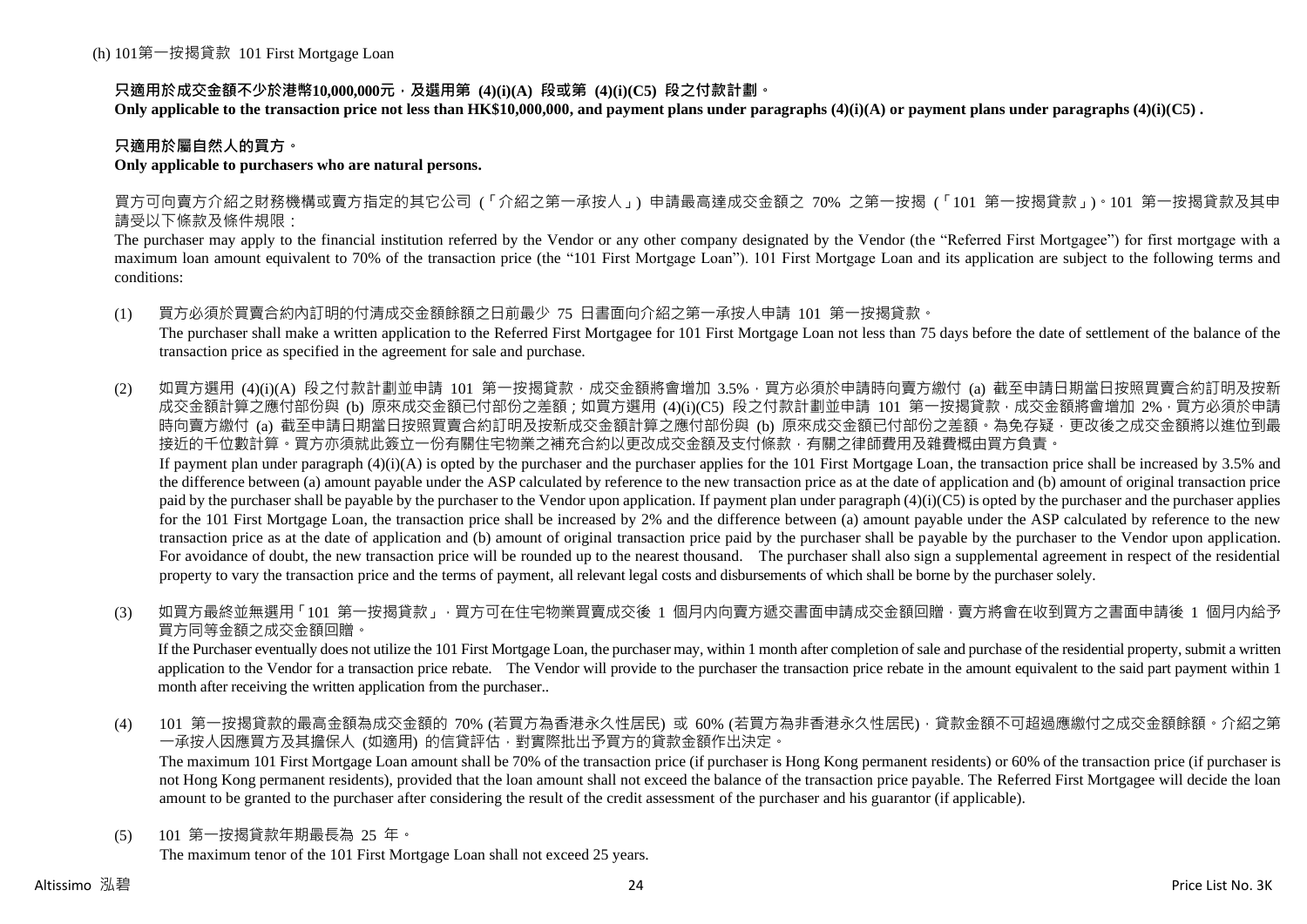- (6) 101 第一按揭貸款以住宅物業之第一法定按揭作抵押。 The 101 First Mortgage Loan shall be secured by a first legal mortgage over the residential property.
- (7) 101 第一按揭貸款年期首 24 個月的年利率為介紹之第一承按人不時報價之最優惠利率減 4.5%。 The annual interest rate of the 101 First Mortgage Loan for the first 24 months shall be at 4.5% below the Best Lending Rate as quoted by the Referred First Mortgagee from time to time.
- (8) 101 第一按揭貸款年期第 25 個月及其後之年利率為介紹之第一承按人不時報價之最優惠利率。 The annual interest rate of the 101 First Mortgage Loan from the 25<sup>th</sup> month and thereafter shall be the Best Lending Rate as quoted by the Referred First Mortgagee from time to time.
- (9) 「最優惠利率」由介紹之第一承按人決定,現為年利率 5.5%。 The Best Lending Rate is determined by the Referred First Mortgagee. The current Best Lending Rate is 5.5% per annum.
- (10) 買方於按揭首 24 個月只需就 101 第一按揭貸款向介紹之第一承按人繳付利息,其後則須照常連本帶息供款。 The purchaser shall only pay the interest of the 101 First Mortgage Loan to the Referred First Mortgagee in the first 24 months and shall repay the principal amount and interest as usual for the rest of the term of the 101 First Mortgage Loan.
- (11) 買方須按月分期償還 101 第一按揭貸款。 The purchaser shall repay the 101 First Mortgage Loan by monthly instalments.
- (12) 101 第一按揭貸款申請的審批由介紹之第一承按人全權負責。介紹之第一承按人對是否批出見證明日按揭貸款有最終決定權。 The Referred First Mortgagee shall be solely responsible to determine whether to approve the purchasers' application for the 101 First Mortgage Loan. The Referred First Mortgagee shall have the final right to decide whether or not to grant the 101 First Mortgage Loan.

(13) 所有 101 第一按揭貸款之法律文件必須由賣方或介紹之第一承按人指定之律師行辦理,買方須負責支付一切有關之律師費用及雜費。買方可選擇自行聘用律師作為其代表 律師,在此情況下,買方亦須負責其代表律師有關處理 101 第一按揭貸款的律師費用及雜費。 All legal documents of the 101 First Mortgage Loan shall be prepared and handled by the solicitors designated by the Vendor or the Referred First Mortgagee and all relevant legal costs and disbursements shall be borne by the purchaser solely. The purchaser may choose to instruct his own solicitors to act for him and in such event, the purchaser shall also bear his own solicitors' legal costs and disbursements relating to the 101 First Mortgage Loan.

(14) 買方須按介紹之第一承按人的要求提供一切所需文件以證明其還款能力,所需文件包括但不限於買方及其擔保人 (如適用) 的信貸報告、收入證明、銀行紀錄及借貸紀錄(包 括其他貸款,如有)。

The purchaser shall upon request by the Referred First Mortgagee provide all necessary documents to prove his repayment ability, the necessary documents shall include but not limited to credit report, income proof, bank records and borrowing records (including other loans, if any) of the purchaser and his guarantor(s) (if applicable).

- (15) 不論 101 第一按揭貸款獲批與否,買方仍須按買賣合約完成住宅物業的買賣及繳付全數成交金額。 Irrespective of whether the 101 First Mortgage Loan is granted or not, the purchaser shall complete the purchase of the residential property and shall pay the transaction price in full in accordance with the agreement for sale and purchase.
- (16) 101 第一按揭貸款受其他條款及細則約束。 The 101 First Mortgage Loan is subject to other terms and conditions.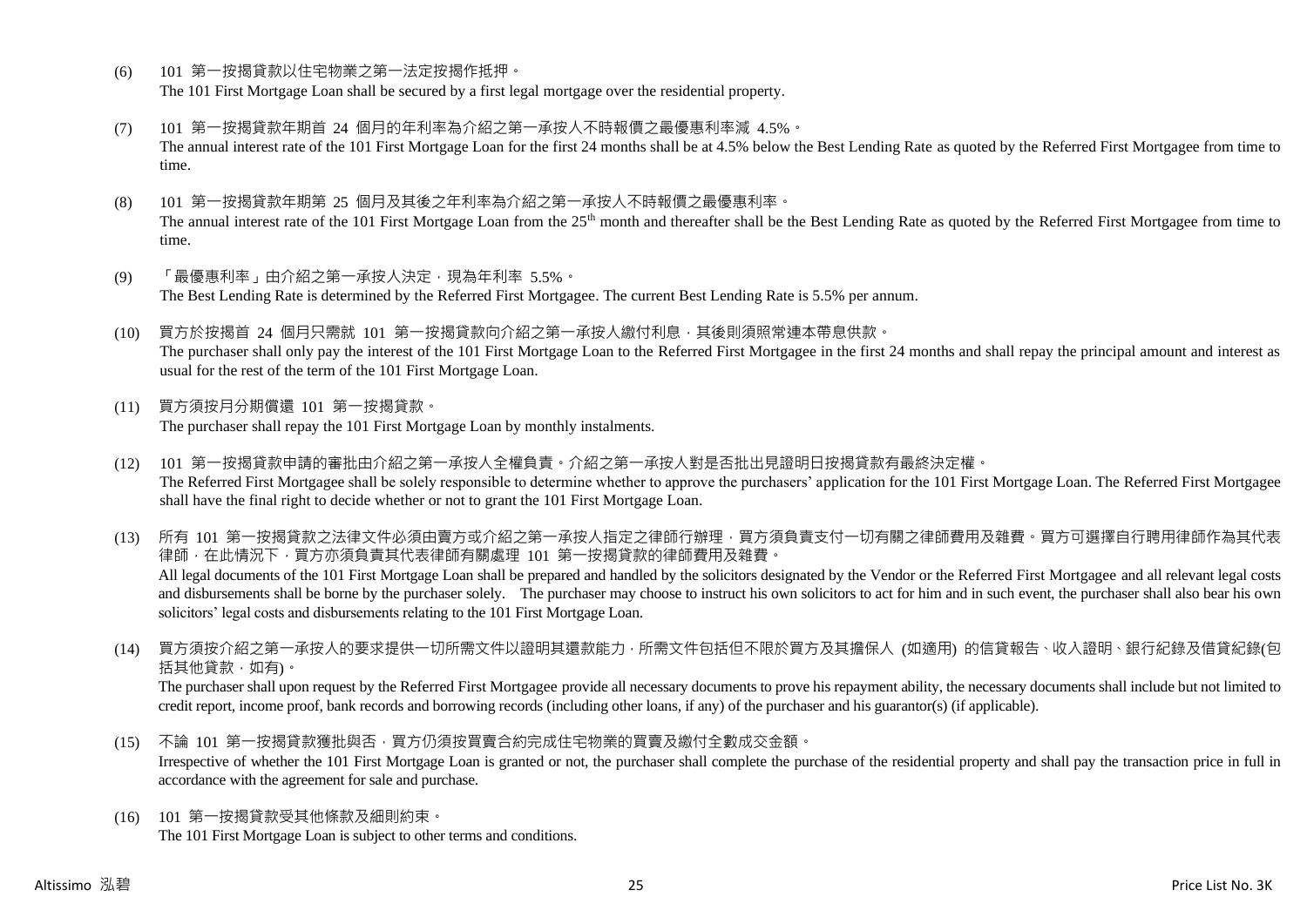(17) 101 第一按揭貸款純為介紹之第一承按人與買方之交易。買方與介紹之第一承按人之任何轇輵,一概與賣方及碧桂園(香港)地產代理有限公司無關。以上關於 101 第一按 揭貸款的資料不構成亦不能被視為賣方或任何其他人士就 101 第一按揭貸款作出的陳述、保證、承諾、要約或買賣合約之條款。賣方及碧桂園 ( 香港 ) 地產代理有限公司在任何情況 下均無需就 101 第一按揭貸款向買方承擔任何責任。

The 101 First Mortgage Loan is a transaction between the Referred First Mortgagee and the purchaser only. The Vendor and Country Garden (Hong Kong) Property Agency Limited shall not be involved in any dispute between the purchaser and the Referred First Mortgagee. The above information of the 101 First Mortgage Loan shall not be regarded as any representation, guarantee, warranty, offer or terms of the agreement for sale and purchase made by the Vendor or any other parties. Under no circumstance shall the Vendor and Country Garden (Hong Kong) Property Agency Limited be liable to the purchaser in respect of the 101 First Mortgage Loan.

(i) 101 第二按揭貸款 101 Second Mortgage Loan

# **只適用於成交金額不少於港幣 10,000,000 元,及選用第 (4)(i)(A) 段或第 (4)(i)(C5) 段之付款計劃。**

**Only applicable to the transaction price not less than HK\$10,000,000, and payment plans under paragraphs (4)(i)(A) or payment plans under paragraphs (4)(i)(C5) .**

## **只適用於屬自然人的買方。**

#### **Only applicable to purchasers who are natural persons.**

買方可向賣方介紹之財務機構或賣方指定的其它公司 (「介紹之第二承按人」) 申請最高達成交額之 15% 之第二按揭 (「101 第二按揭貸款」),基本條款如下:

The Purchaser may apply to the financial institution referred by the Vendor or any other company designated by the Vendor (the "Referred Second Mortgagee") for second mortgage with a maximum loan amount equivalent to 15% of the transaction price (the "101 Second Mortgage Loan"). The 101 Second Mortgage Loan and its application are subject to the following terms and conditions:

- (1) 買方必須於買賣合約內訂明的付清售價餘額之日前最少 75 日書面向介紹之第二承按人申請 101 第二按揭貸款。買方如欲申請 101 第二按揭貸款,需同時申請 101 第一 按揭貸款,即買方不可只申請 101 第二按揭貸款而不申請 101 第一按揭貸款。 The purchaser shall make a written application to the Referred Second Mortgagee for 101 Second Mortgage not less than 75 days before the date of settlement of the balance of the Purchase Price as specified in the agreement for sale and purchase. If the purchaser intends to apply for 101 Second Mortgage Loan, he must also apply for 101 First Mortgage Loan at the same time, that is to say, the purchaser cannot apply for 101 Second Mortgage Loan only but not applying for 101 First Mortgage Loan.
- (2) 101 第二按揭貸款的最高金額為成交金額的 15%,101 第一按揭貸款及 101 第二按揭貸款總金額不可超過有關住宅物業成交金額之 85%。介紹之第二承按人會因應買方及其 擔保人 (如適用) 的信貸評估,對實際批出予買方的貸款金額作出決定。 The maximum 101 Second Mortgage Loan amount shall be 15% of the transaction price, provided that the total loan amount of the 101 First Mortgage Loan and the 101 Second Mortgage Loan shall not exceed 85% of the transaction price of the relevant residential property. The Referred Second Mortgagee will decide the loan amount to be granted to the purchaser after considering the result of the credit assessment of the purchaser and his guarantor (if applicable).
- (3) 101 第二按揭貸款年期最長為 3 年。

The maximum tenor of the 101 Second Mortgage Loan shall be 3 years.

- (4) 101 第一按揭貸款及 101 第二按揭貸款申請將由有關承按機構獨立處理。 The applications for 101 First Mortgage Loan and the 101 Second Mortgage Loan will be processed by the relevant mortgagees independently.
- (5) 101 第二按揭貸款全期豁免利息。 The 101 Second Mortgage Loan shall be free of interest for the whole mortgage period.
- (6) 買方分 3 期支付 101 第二按揭貸款金額,所有期數金額均等。第 1 期於買方按買賣合約繳付成交金額餘額後 360 天內繳付,第 2 期於買方按買賣合約繳付成交金額餘額 後 720 天內繳付,最後一期於買方按買賣合約繳付成交金額餘額後 1,080 天內繳付。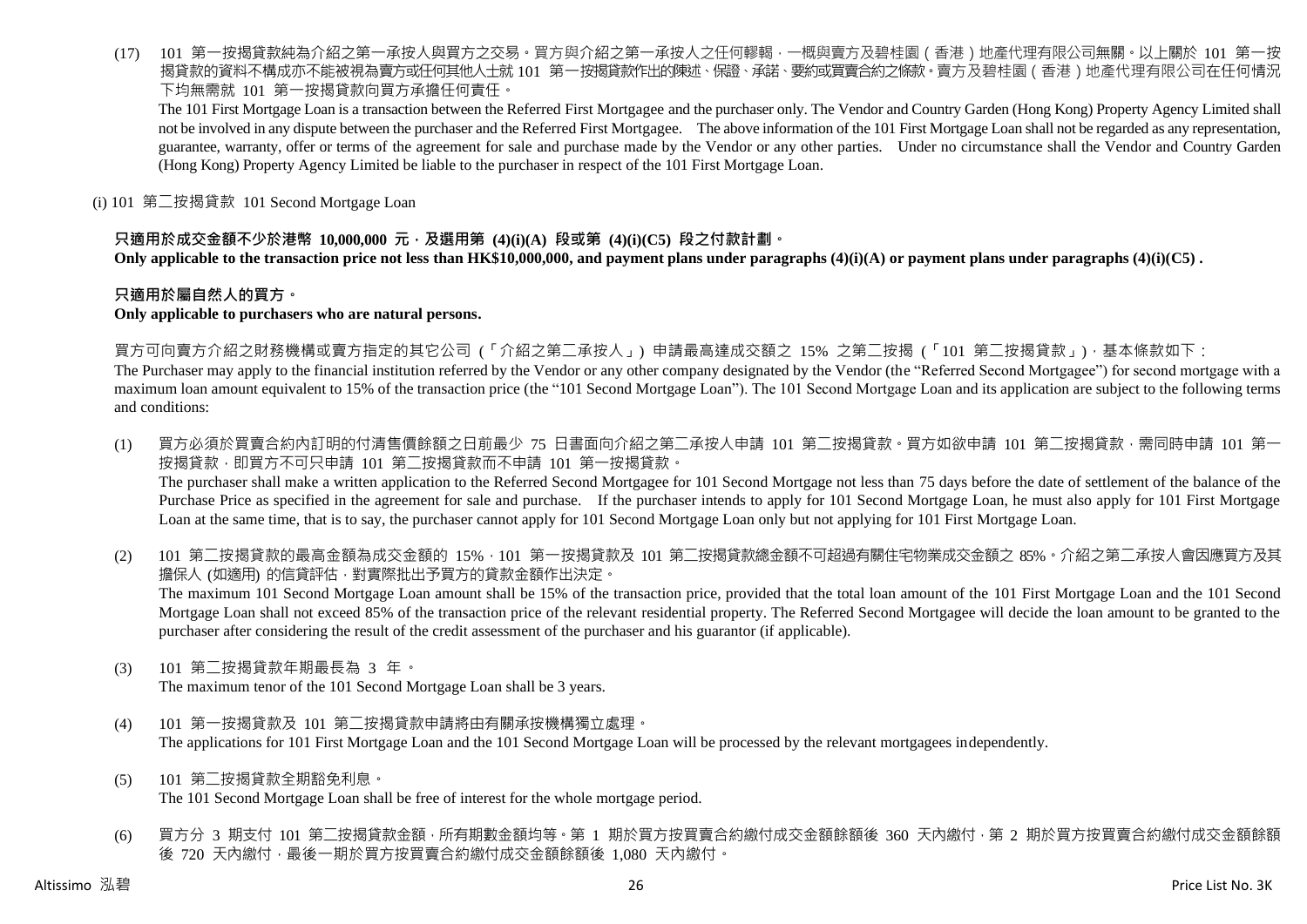The 101 Second Mortgage Loan amount shall be paid by the purchaser in 3 equal instalments. 1<sup>st</sup> instalment shall be paid by the purchaser within 360 days after the date of settlement of the balance of the transaction price as specified in the agreement for sale and purchase. The  $2<sup>nd</sup>$  instalment shall be paid by the purchaser within 720 days after the date of settlement of the balance of the transaction price as specified in the agreement for sale and purchase. The final instalment shall be paid by the purchaser within 1,080 days after the date of settlement of the balance of the transaction price as specified in the agreement for sale and purchase.

(7) 101 第二按揭第貸款申請的審批由介紹之第二承按人全權負責。介紹之第二承按人對是否批出 101 第二按揭貸款有最終決定權。

The Referred Second Mortgagee shall be solely responsible to determine whether to approve the purchasers' application for the 101 Second Mortgage Loan. The Referred Second Mortgagee shall have the final right to decide whether or not to grant the 101 Second Mortgage Loan.

- (8) 所有 101 第二按揭貸款之法律文件必須由賣方或介紹之第二承按人指定之律師行辦理,買方須負責支付一切有關之律師費用及雜費。買方可選擇自行聘用律師作為其代表 律師,在此情況下,買方亦須負責其代表律師有關處理 101 第二按揭貸款的律師費用及雜費。 All legal documents of the 101 Second Mortgage Loan shall be prepared and handled by the solicitors designated by the Vendor or the Referred Second Mortgagee and all relevant legal costs and disbursements shall be borne by the purchaser solely. The purchaser may choose to instruct his own solicitors to act for him and in such event, the purchaser shall also bear his own solicitors' legal costs and disbursements relating to the 101 Second Mortgage Loan.
- (9) 買方須按介紹之第二承按人的要求提供一切所需文件以證明其還款能力,所需文件包括但不限於買方及其擔保人 (如適用) 的信貸報告、收入證明、銀行紀錄及借貸紀錄 (包 括其他貸款,如有)。

The purchaser shall upon request by the Referred Second Mortgagee provide all necessary documents to prove his repayment ability, the necessary documents shall include but not limited to credit report, income proof, bank records and borrowing records (including other loans, if any) of the purchaser and his guarantor(s) (if applicable).

- (10) 不論 101 第二按揭貸款獲批與否,買方仍須按買賣合約完成住宅物業的買賣及繳付全數成交金額。 Irrespective of whether the 101 Second Mortgage Loan is granted or not, the purchaser shall complete the purchase of the residential property and shall pay the transaction price in full in accordance with the agreement for sale and purchase.
- (11) 101 第二按揭貸款受其他條款及細則約束。 The 101 Second Mortgage Loan is subject to other terms and conditions.
- (12) 101 第二按揭貸款純為介紹之第二承按人與買方之交易。買方與介紹之第二承按人之任何轇輵,一概與賣方及碧桂園(香港)地產代理有限公司無關。以上關於 101 第二按揭貸款的 資料不構成亦不能被視為賣方或任何其他人士就 101 第二按揭貸款作出的陳述、保證、承諾、要約或買賣合約之條款。賣方及碧桂園(香港)地產代理有限公司在任何情況下均無 需就 101 第二按揭貸款向買方承擔任何責任。

The 101 Second Mortgage Loan is a transaction between the Referred Second Mortgagee and the purchaser only. The Vendor and Country Garden (Hong Kong) Property Agency Limited shall not be involved in any dispute between the purchaser and the Referred Second Mortgagee. The above information of the 101 Second Mortgage Loan shall not be regarded as any representation, guarantee, warranty offer or terms of the agreement for sale and purchase made by the Vendor or any other parties. Under no circumstance shall the Vendor and Country Garden (Hong Kong) Property Agency Limited be liable to the purchaser in respect of the 101 Second Mortgage Loan.

# (iv) **誰人負責支付買賣該發展項目中的指明住宅物業的有關律師費及印花稅**

**Who is liable to pay the solicitors' fees and stamp duty in connection with the sale and purchase of a specified residential property in the Development**

(a) 如買方選用賣方代表律師處理買賣合約、按揭及轉讓契,賣方同意支付買賣合約及轉讓契兩項法律文件之律師費用。如買方選擇另聘代表律師處理買賣合約、按揭及轉 讓契,買方及賣方須各自負責有關買賣合約及轉讓契兩項法律文件之律師費用。

If the purchaser appoints the vendor's solicitors to handle the agreement for sale and purchase, mortgage and assignment, the vendor agrees to bear the legal cost of the agreement for sale and purchase and the assignment. If the purchaser chooses to instruct his own solicitors to handle the agreement for sale and purchase, mortgage or assignment, each of the vendor and purchaser shall pay his own solicitors' legal fees in respect of the agreement for sale and purchase and the assignment.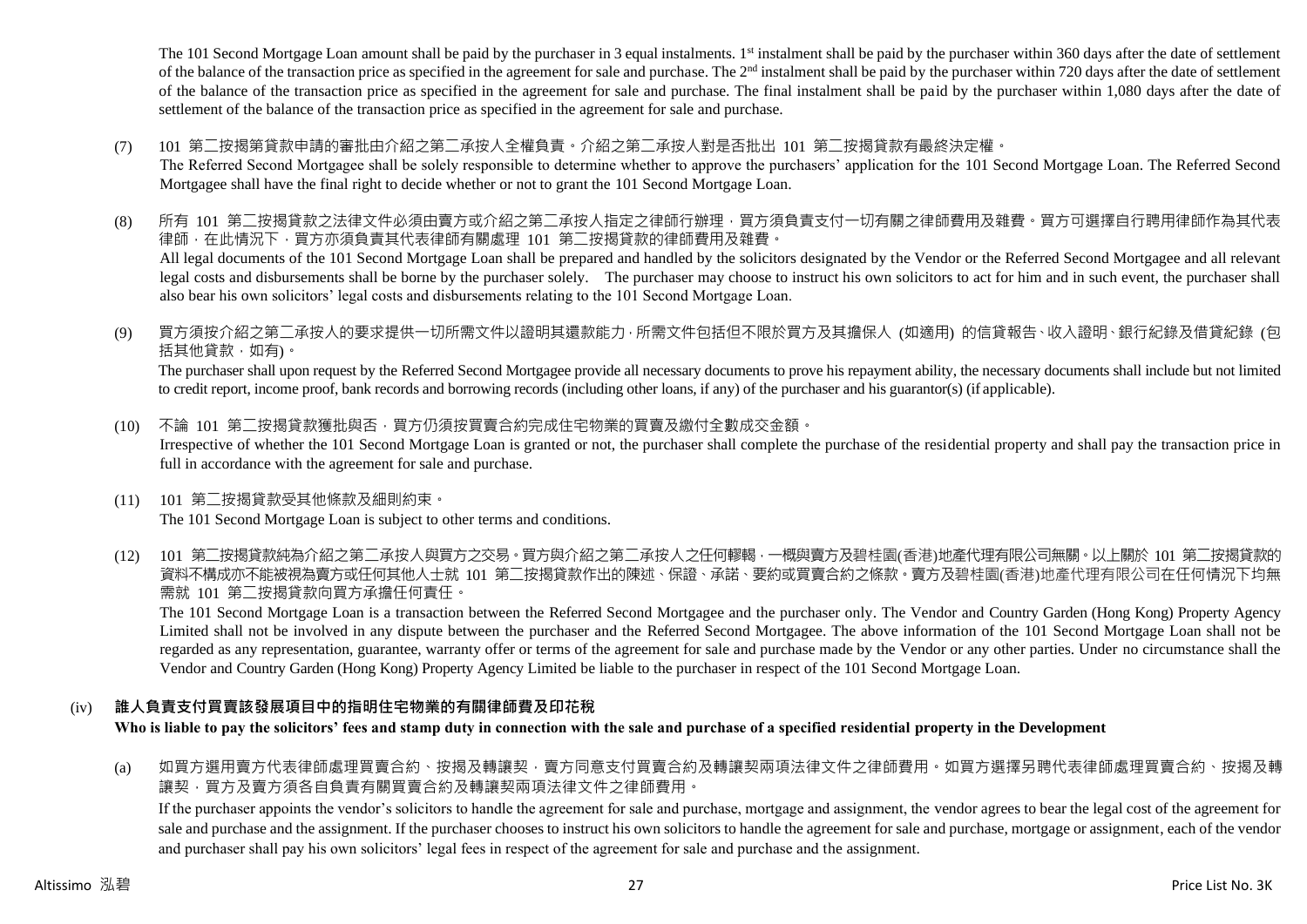(b) 買方須支付一概有關臨時買賣合約、買賣合約及轉讓契的印花稅(包括但不限於任何買方提名書或轉售(如有)的印花稅、額外印花稅、買家印花稅及任何與過期繳付任何 印花稅有關的罰款、利息及附加費等)。

All stamp duties on the preliminary agreement for sale and purchase, the agreement for sale and purchase and the assignment (including without limitation any stamp duty on, if any, nomination or sub-sale, any special stamp duty, any buyer's stamp duty and any penalty, interest and surcharge, etc. for late payment of any stamp duty) will be borne by the purchaser.

# (v) **買方須爲就買賣該發展項目中的指明住宅物業簽立任何文件而支付的費用**

#### **Any charges that are payable by a purchaser for execution of any document in relation to the sale and purchase of a specified residential property in the Development**

有關其他法律文件之律師費如:附加合約、買方提名書、有關樓宇交易之批地文件、大廈公契及其他樓契之核證費、查冊費、註冊費、圖則費及其他實際支出等等,均由買 方負責,一切有關按揭及其他費用均由買方負責。

All legal costs and charges in relation to other legal documents such as supplemental agreement, nomination, certifying fee for Government Lease, deed of mutual covenant and all other title documents, search fee, registration fee, plan fee and all other disbursements shall be borne by the purchaser. The purchase) shall also pay and bear the legal costs and disbursements in respect of any mortgage.

備註: 買方如因任何原因需更改支付條款,必須得賣方事先同意,並須向賣方繳付\$7,500 不可退還手續費及自付全部相關額外費用。

Remark: If a Purchaser would like to change the payment terms for whatever reasons, the prior consent of the Vendor must be obtained and a non-refundable administrative fee of \$7,500 shall be payable by the Purchaser to the Vendor and the Purchaser shall bear all related extra expenses.

#### (5) **賣方已委任地產代理在發展項目中的指明住宅物業的出售過程中行事:**

#### **The vendor has appointed estate agents to act in the sale of any specified residential property in the Development:** 賣方委任的代理: Agents appointed by the vendor:

中原地產代理有限公司 Centaline Property Agency Limited

美聯物業代理有限公司 Midland Realty International Limited

利嘉閣地產有限公司 Ricacorp Properties Limited

香港置業(地產代理)有限公司 Hong Kong Property Services (Agency) Limited

世紀 21 集團有限公司及旗下特許經營商 Century 21 Group Limited and Franchisees

#### 香港地產代理商總會有限公司及其特許會員 Hong Kong Real Estate Agencies General Association Limited and Chartered Members